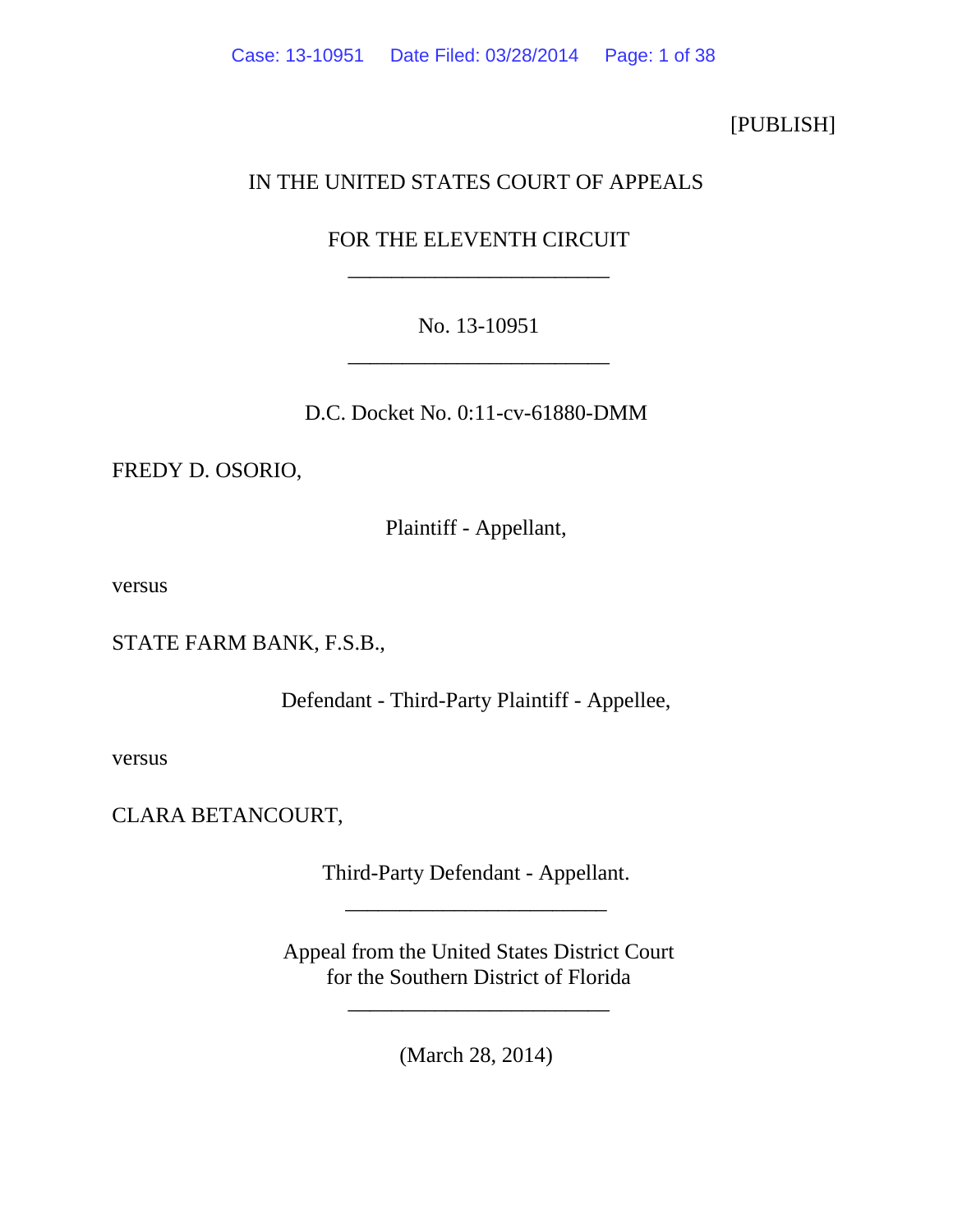Before ANDERSON and GILMAN,<sup>\*</sup> Circuit Judges, and JOHNSON,<sup>\*\*</sup> District Judge.

## GILMAN, Circuit Judge:

 $\overline{a}$ 

This is a consumer-protection case arising from the unwanted receipt of autodialed debt-collection calls to a cell phone. It began when Clara Betancourt applied for a car-insurance policy with State Farm in 2007. At the conclusion of the car-insurance application process, the State Farm agent suggested that Betancourt open a State Farm credit-card account so that the policy premium could be charged to the credit card. During the application process, Betancourt gave State Farm the phone number 754-244-8626 (No. 8626). Betancourt contends that she gave this number only as an emergency-contact number that belonged to her housemate Fredy D. Osorio, with whom she shares a cell-phone plan. State Farm, on the other hand, maintains that Betancourt gave the number as her work-phone number and that it does not collect emergency-contact information from policyholders.

<sup>∗</sup> Honorable Ronald Lee Gilman, United States Circuit Judge for the Sixth Circuit, sitting by designation

<sup>∗∗</sup> Honorable Inge Prytz Johnson, United States District Judge for the Northern District of Alabama, sitting by designation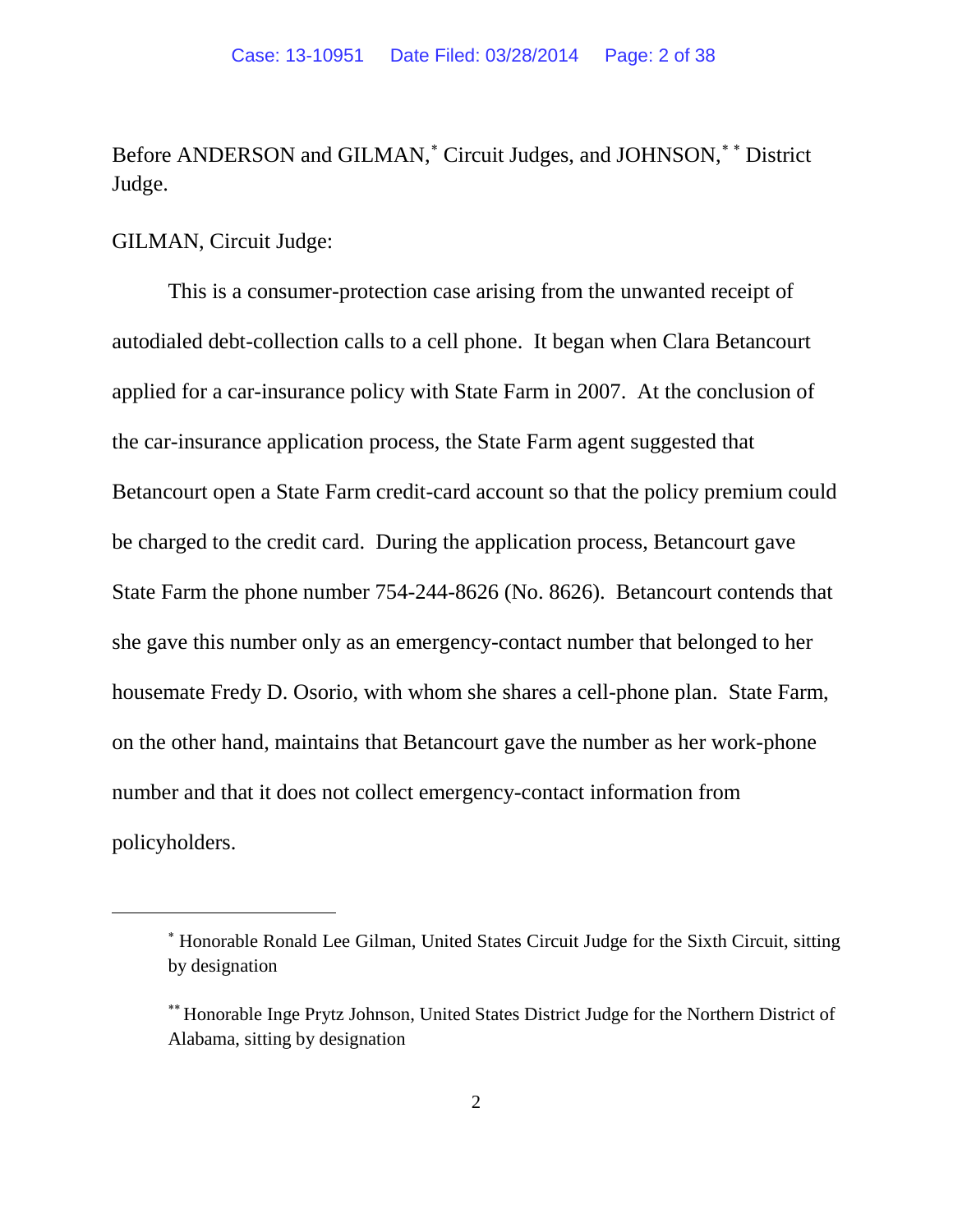In 2010, Betancourt failed to timely pay the minimum balance due on her credit card. This caused State Farm's agent to place 327 autodialed calls to No. 8626 over a six-month span in an attempt to collect the balance due. Osorio sued State Farm under the Telephone Consumer Protection Act (TCPA), 47 U.S.C. § 227, which provides a damages remedy for cellular-phone subscribers who receive autodialed phone calls without having given prior express consent to receive such calls. State Farm, in turn, sued Betancourt for the balance due (plus legal expenses) on her delinquent credit-card account and for its legal expenses in defending itself against Osorio's TCPA lawsuit, the latter claim being based on Betancourt's alleged negligent misrepresentation regarding the telephone number that she had provided to State Farm.

On cross-motions for summary judgment, the district court ruled for State Farm with regard to both complaints. The court first held that Betancourt had consented to Osorio receiving calls from State Farm and that neither Betancourt nor Osorio had effectively revoked this consent because they did not do so in writing. Second, on State Farm's breach-of-contract claim, the court held that Betancourt was delinquent on her credit-card debt. The court's final ruling was that Betancourt had negligently misrepresented that No. 8626 was her phone number, thereby causing State Farm to incur approximately \$132,000 in legal fees defending itself against Osorio's action.

3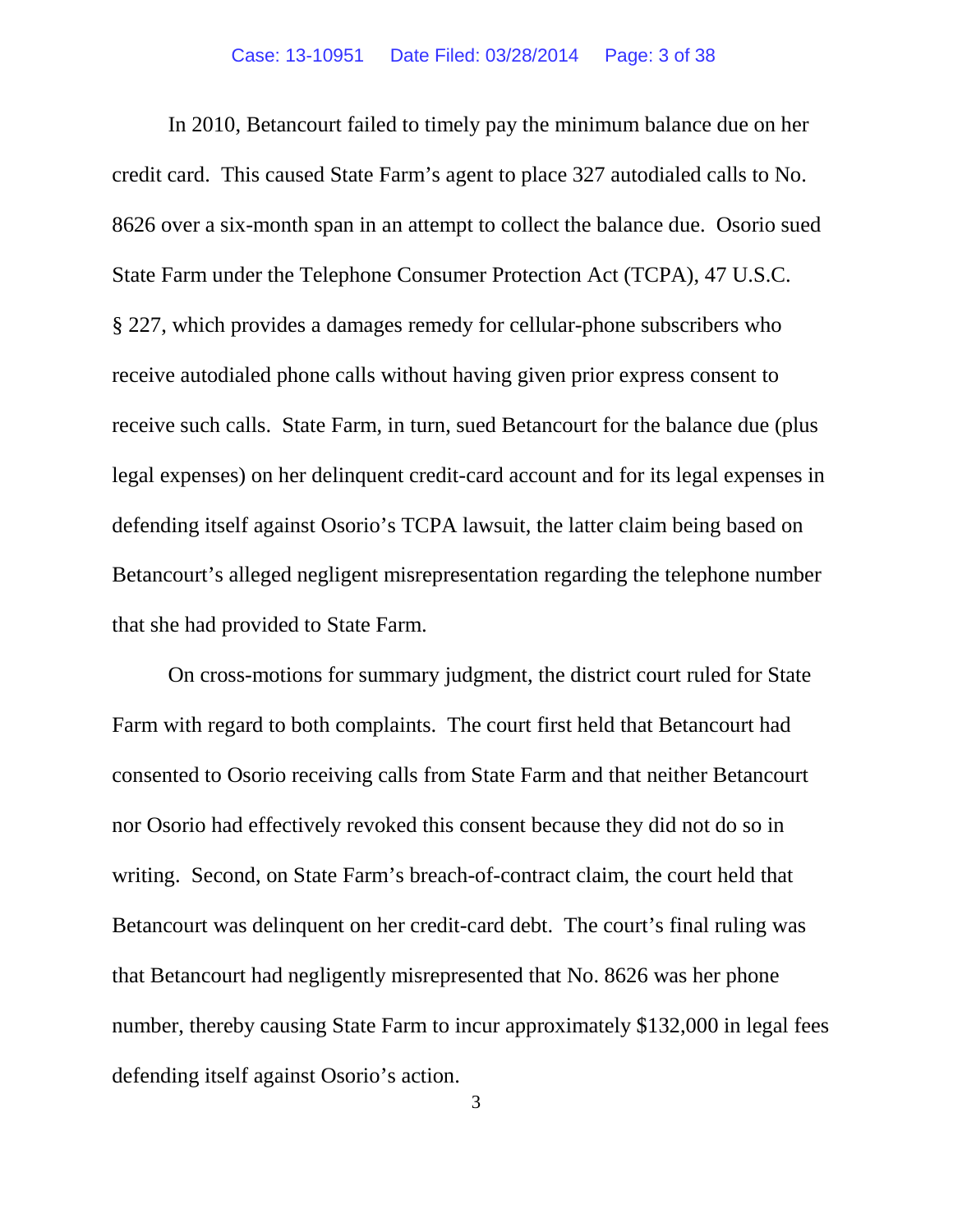It entered judgment accordingly. For the reasons set forth below, we **REVERSE** the district court's grant of summary judgment to State Farm on Osorio's TCPA claim, **REVERSE** its grant of summary judgment to State Farm on the latter's negligent-misrepresentation claim against Betancourt, and **REMAND** the case for further proceedings consistent with this opinion.

#### **I. BACKGROUND**

#### **A. Factual background**

In May 2007, Clara Betancourt met with a State Farm agent to apply for car insurance from State Farm Mutual Automobile Insurance Company. She also applied for a credit card from State Farm Bank to pay for the insurance policy. Betancourt applied for the car-insurance policy first. During the application process, State Farm's agent asked Betancourt questions orally and then entered Betancourt's responses into his computer. The parties agree that State Farm asked for Betancourt's home number, her work number, and her cell number during the application process.

At some point during this process, Betancourt gave State Farm the No. 8626. She testified in her deposition that "I put it down as an emergency contact[,] . . . to be for an emergency or something serious." Betancourt acknowledged, however, that the number appears on the car-insurance application on the line marked "Work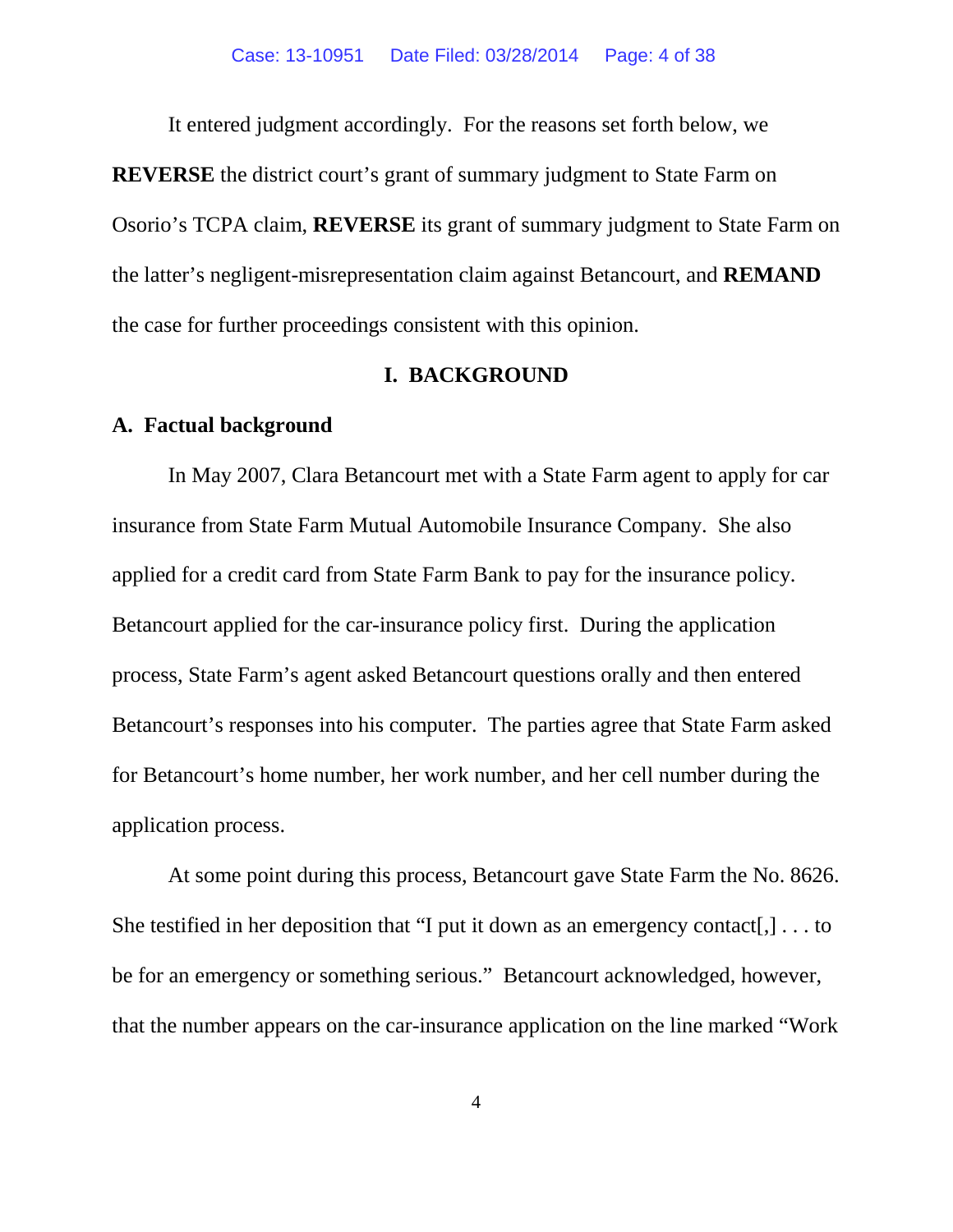Phone." She further concedes that she signed the application after it was filled in, but contends that she did not understand it.

After completing Betancourt's car-insurance application, the agent offered to put Betancourt's insurance payment on a State Farm credit card. Betancourt agreed. She says that the agent then used the information that he had already taken for the insurance application to apply for the credit card. The credit-card application listed 954-963-1917 (No. 1917) as Betancourt's home phone, 954-549- 7596 (No. 7596) as Betancourt's work phone, and No. 8626 as Betancourt's cell phone.

Documents produced by the phone company, Metro PCS, indicate that No. 8626, along with 754-244-5645 (No. 5645) and 754-244-2131 (No. 2131), were all connected to a single "individual" account that belonged to Osorio. Betancourt and Osorio both testified in their respective depositions that No. 8626 belonged to Osorio, and Betancourt testified that No. 5645 belonged to her. She further testified that No. 2131 belonged to John Fredy Osorio, who is the adult son of Betancourt and Osorio.

Betancourt and Osorio have known each other for many years. They lived together in South Florida at all times relevant to this case.

Betancourt modified her contact information in connection with the credit card several times in the years that followed. In June 2007, she returned a change-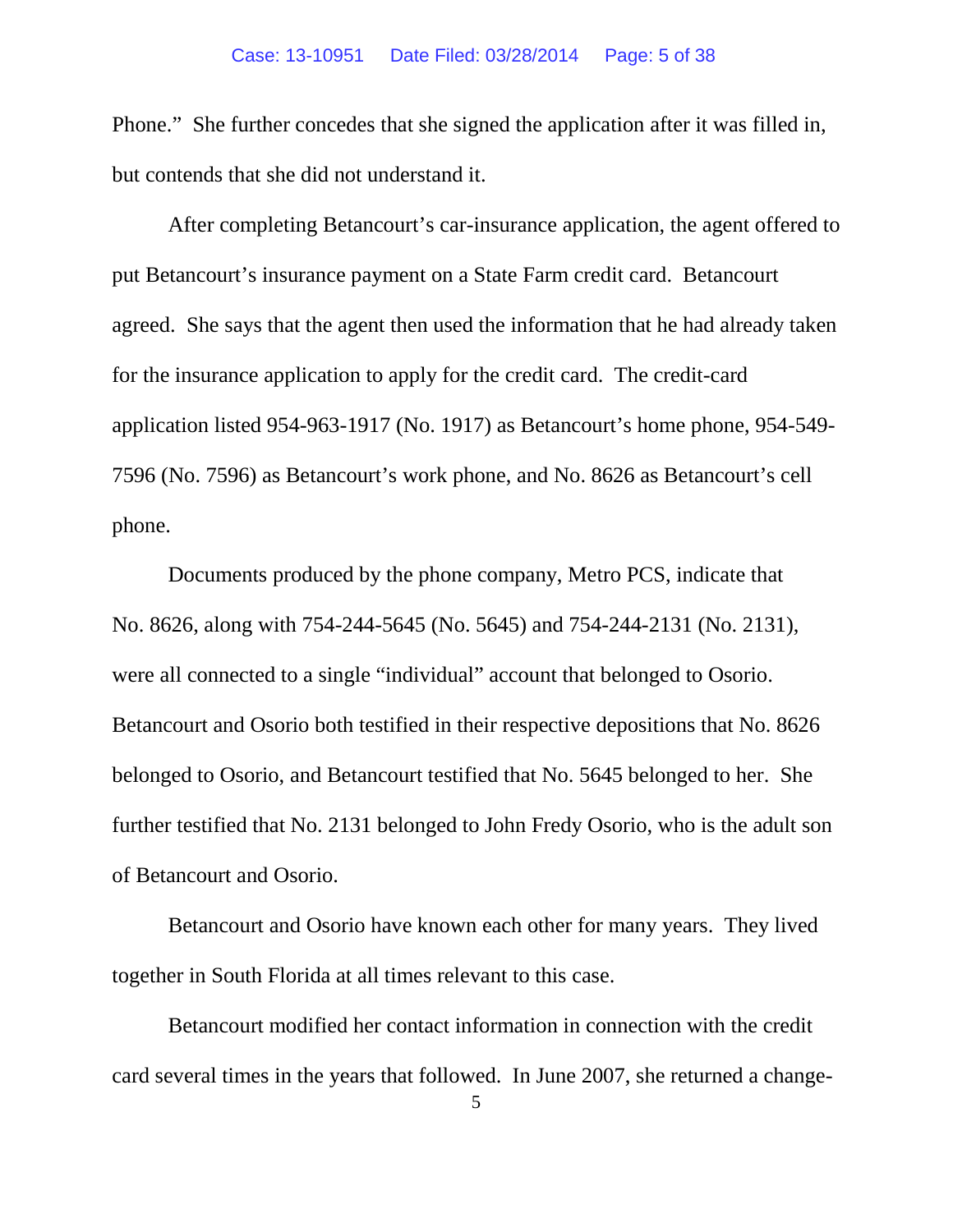#### Case: 13-10951 Date Filed: 03/28/2014 Page: 6 of 38

of-address form to State Farm Bank that she had received along with her bill. Betancourt testified that she did not understand the form, but nonetheless filled it out, listing No. 1917 as her home phone and No. 8626 as her work phone. State Farm's records subsequently show that "[o]n May 29, 2008, Betancourt requested that State Farm Bank update its records to reflect her home phone number had changed to [No. 8626], replacing the home number of [No. 1917]." She apparently did this over the telephone.

Of particular importance for the purpose of this appeal, Betancourt testified in her deposition that on September 29, 2010, she again spoke with someone from State Farm and informed the agent that (1) No. 5645 was her cell-phone number, and (2) No. 8626 was Osorio's number to be used "only for emergencies." She also says that at this time she told State Farm to call her only on No. 1917. State Farm acknowledges that Betancourt called on September 29, 2010 to request that her records be updated, but contends that she gave No. 5645 as her home number and that she made no change to the listing of No. 8626 as her work number.

Betancourt made regular payments on her credit card until November 26, 2010, on which date she failed to make a payment. As a result, State Farm authorized a collection agency, FMS, Inc., to attempt to collect the debt as State Farm's agent. State Farm gave FMS No. 5645 as Betancourt's home number and No. 8626 as Betancourt's work number. FMS made calls to these numbers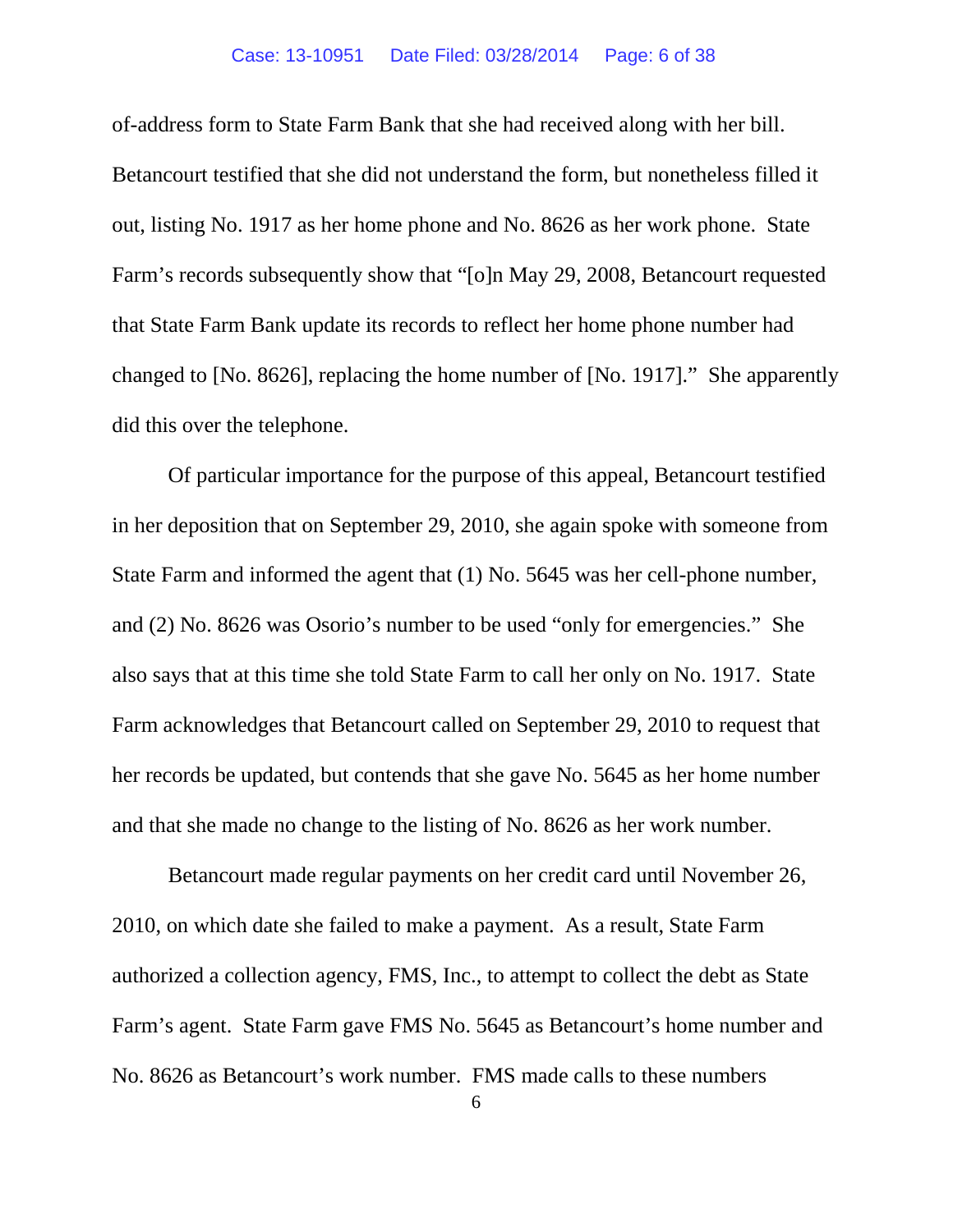beginning on November 29, 2010 and concluding on May 31, 2011, including 327 autodialed calls to No. 8626.

State Farm maintains that at no time did anyone answering No. 8626 tell it that the number did not belong to Betancourt. The person answering simply said that Betancourt was not available. State Farm says that it did not learn that No. 8626 was Osorio's number until after the filing of this lawsuit. Osorio, on the other hand, testified that he twice told State Farm's agent to "Please stop calling" when the agent called him on No. 8626. He says that these callers always spoke in English, and that he did not understand them.

Betancourt acknowledges that she had an outstanding credit-card balance of \$7,945.10 as of June 1, 2011. She explained that this amount was in large part due to State Farm's decision to raise her annual interest rate to 24%.

#### **B. Procedural background**

Osorio sued State Farm in August 2011, alleging violations of the TCPA. Four months later, State Farm filed a Third-Party Complaint against Betancourt, asserting claims for (1) common-law indemnification because "[t]he credit agreement between State Farm and Betancourt formed a legal special relationship," making any "damages Osorio alleges in his complaint . . . a result of Betancourt's acts or omissions"; (2) contractual indemnification based on the credit-card agreement's provision making Betancourt liable for collection costs; (3) breach of

7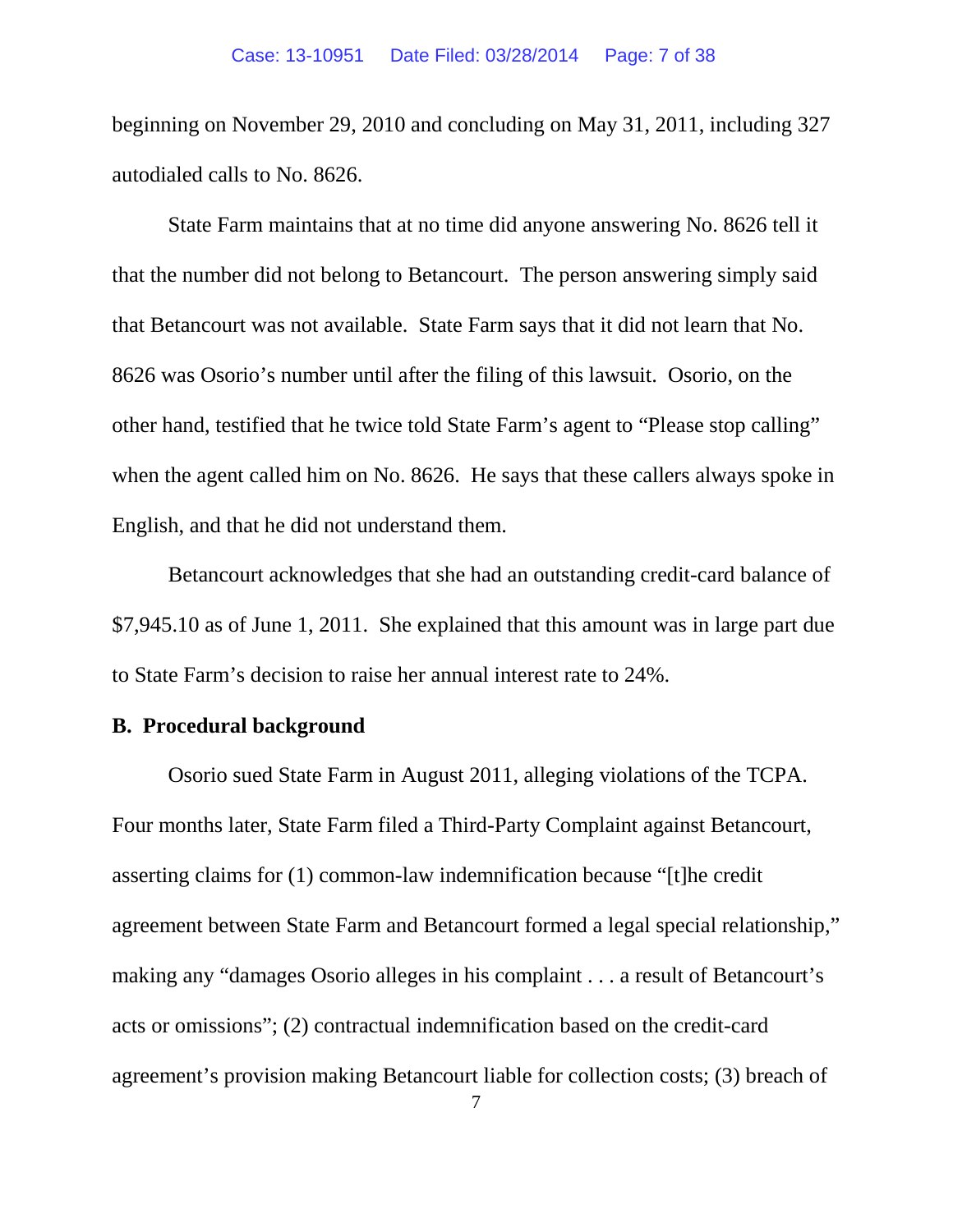contract for Betancourt's failure to pay her credit-card bill; (4) negligent misrepresentation for Betancourt giving Osorio's number as her own; (5) account stated for the outstanding balance on Betancourt's credit card; and (6) open account for debts under the credit-card agreement.

Betancourt, Osorio, and State Farm all separately moved for summary judgment on their respective claims and defenses. The district court granted summary judgment to State Farm on Osorio's claim and also granted summary judgment to State Farm on four of its claims against Betancourt. Relying on this court's unpublished opinion in *Meadows v. Franklin Collection Services, Inc.*, 414 F. App'x 230, 235 (11th Cir. 2011) (per curiam), the district court reasoned that "[i]f Osorio could sue State Farm for over \$75,000 because the woman with whom he cohabitates with [sic] and had a child with provided 'his' number to State Farm on multiple occasions, debt collectors would be held liable whenever a debtor lists a family member's number as his own." The court further reasoned that Betancourt provided express consent for State Farm to call No. 8626 and had the authority to do so because she lives with Osorio, had a son with him, and shares a cell-phone plan with him that is listed in his name. Finally, the court held that consent cannot be revoked orally under the TCPA, relying on out-of-circuit district court cases holding to that effect.

8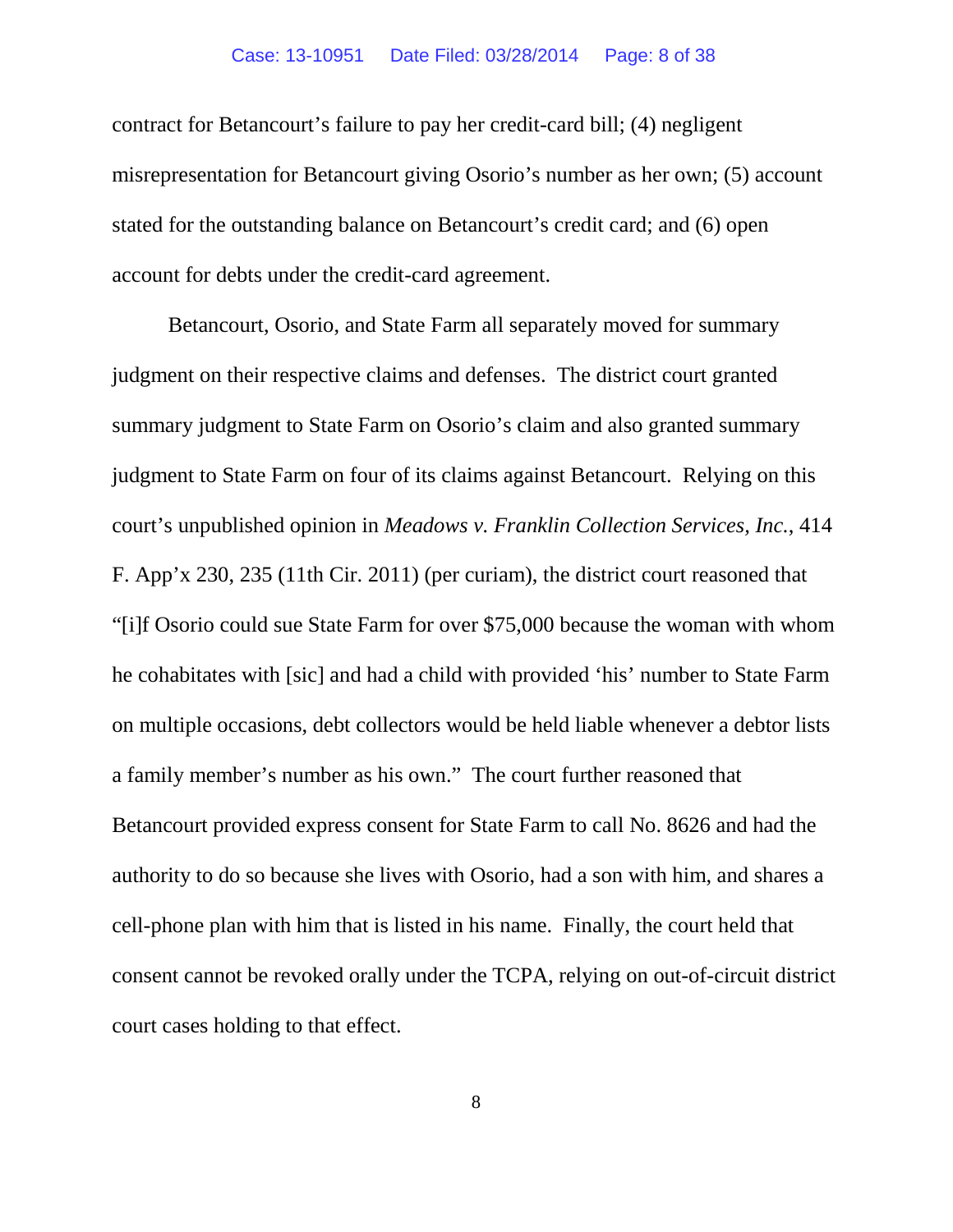In a separate order entered the same day, the district court determined that State Farm's indemnification claims were moot in light of the court's holding that State Farm was not liable for the calls. The court further ruled that Betancourt had breached the credit-card agreement by failing to pay her minimum balance on time and by failing to provide a valid phone number. On State Farm's negligentmisrepresentation claim, the court held that Betancourt misrepresented to State Farm that No. 8626 was her phone number and did so knowingly. The court thus determined that Betancourt was liable for \$132,419.90 in legal fees incurred by State Farm in defending itself against Osorio's TCPA claim.

It also ruled for State Farm on its claims for account stated and open account in the amount of \$8,355.27, "with an additional \$1.03 per diem rate beginning after May 30, 2012." Finally, the court held Betancourt and Osorio jointly and severally liable to State Farm for costs in the amount of \$4,952.15. Betancourt and Osorio have appealed the district court's judgments with respect to the TCPA and negligent-misrepresentation claims; Betancourt has not appealed the district court's judgment against her for account stated and open account.

## **II. JURISDICTION**

Before addressing the merits of this case, we note that Osorio asserted jurisdiction based on diversity of citizenship, alleging that State Farm is a citizen of Illinois, that he is a citizen of Florida, and that the amount in controversy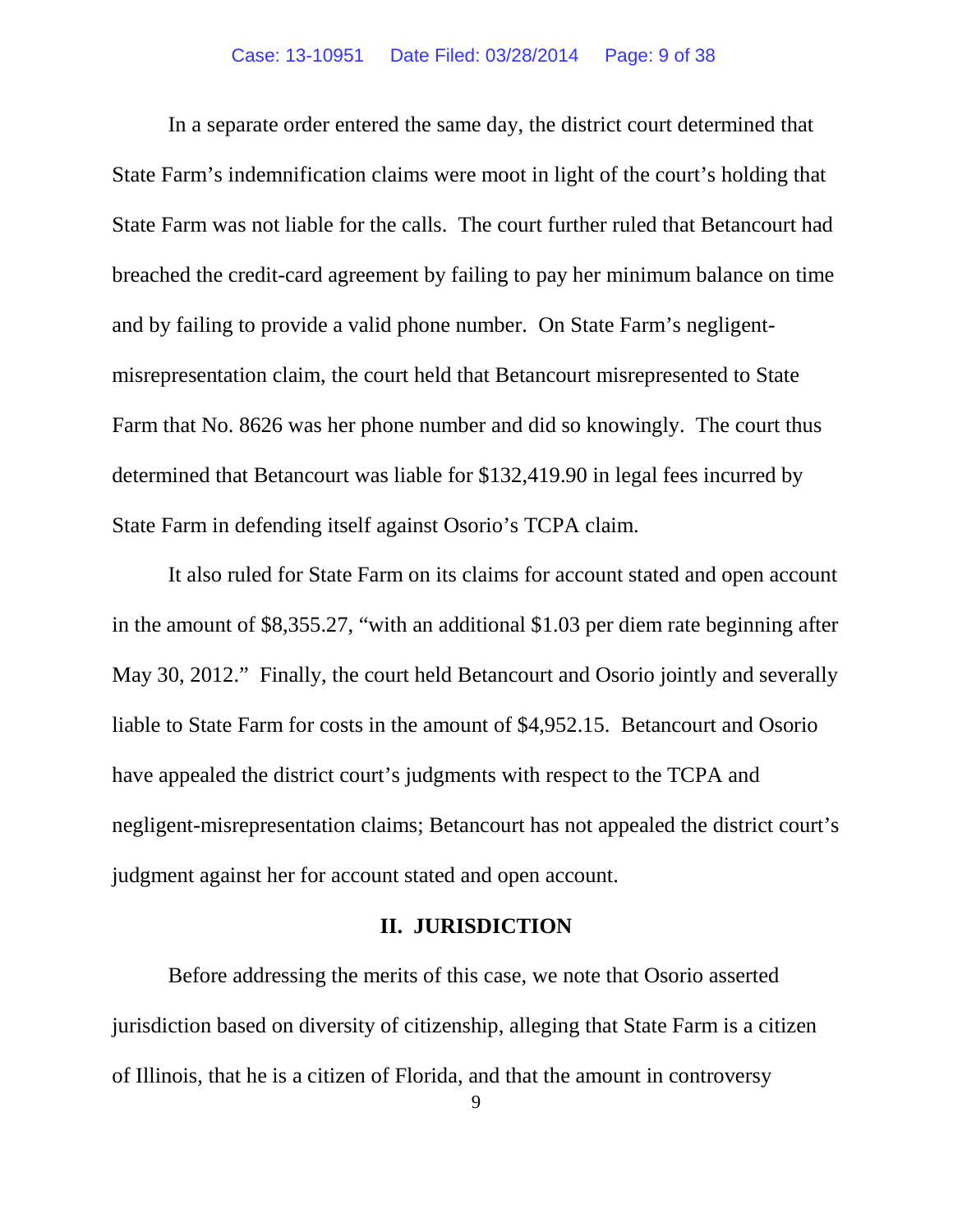exceeds \$75,000. Since the filing of the Complaint, the Supreme Court has held that state and federal courts have concurrent jurisdiction over TCPA claims. *See Mims v. Arrow Fin. Servs., LLC*, 132 S. Ct. 740, 745 (2012) ("We find no convincing reason to read into the TCPA's permissive grant of jurisdiction to state courts any barrier to the U.S. district courts' exercise of the general federalquestion jurisdiction they have possessed since 1875."). Jurisdiction is thus also proper under the Federal-Question Statute, 28 U.S.C. § 1331. *See Mims*, 132 S. Ct. at 748 ("Because federal law creates the right of action and provides the rules of decision, Mims's TCPA claim, in 28 U.S.C. § 1331's words, plainly aris[es] under the laws . . . of the United States.") (alteration in original) (internal quotation marks omitted).

## **II. OSORIO'S CLAIMS AGAINST STATE FARM**

### **A. Standard of review**

"We review a district court's order of summary judgment de novo, viewing all evidence and drawing all reasonable inferences in favor of the nonmoving party." *Pesci v. Budz*, 730 F.3d 1291, 1295 (11th Cir. 2013). "The court shall grant summary judgment if the movant shows that there is no genuine dispute as to any material fact and the movant is entitled to judgment as a matter of law." Fed. R. Civ. P. 56(a).

## **B. TCPA**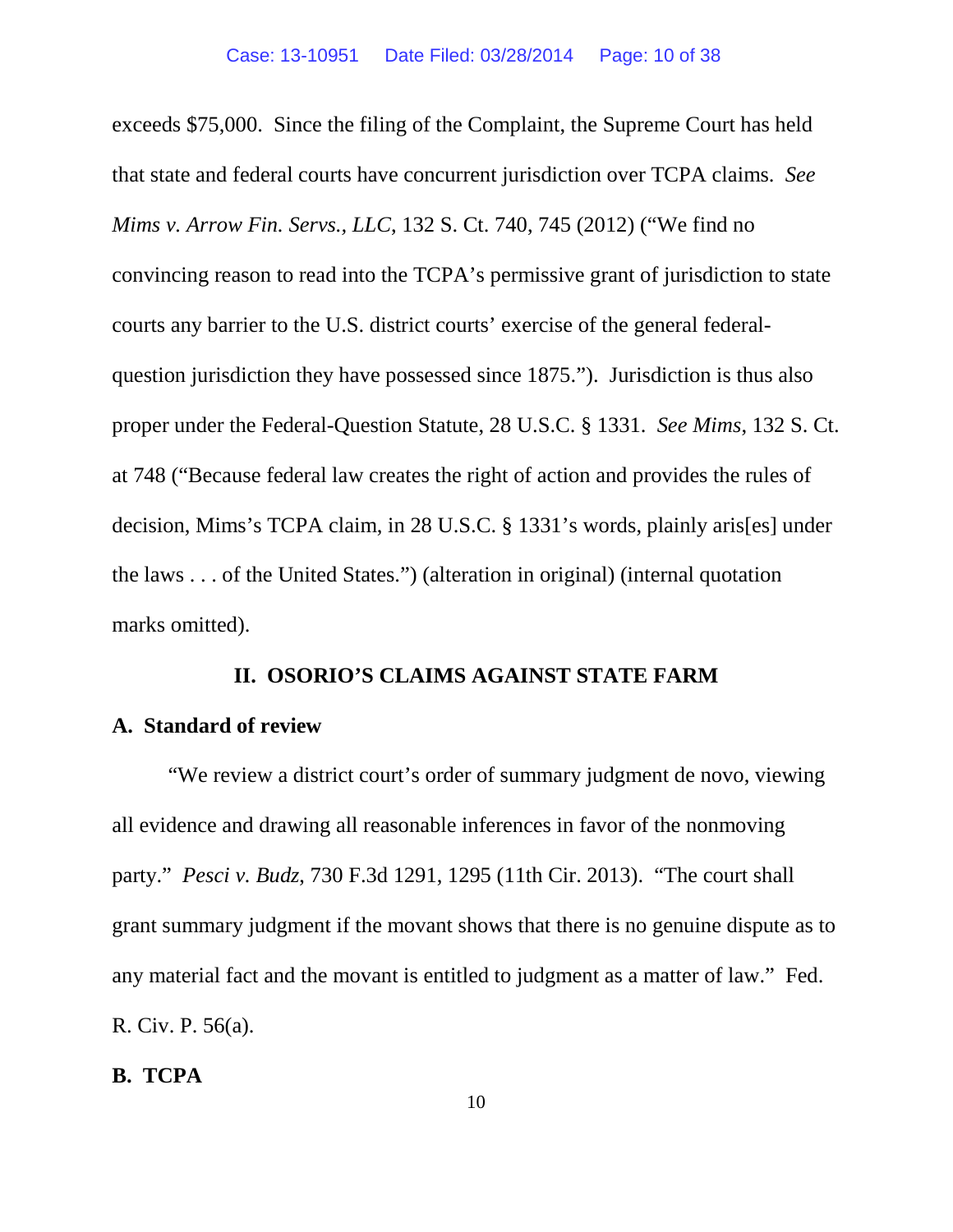Osorio contends on appeal that the district court made two critical errors. First, Osorio argues that the court misinterpreted the TCPA when it held that Betancourt had the authority to consent to receiving autodialed debt-collection calls on No. 8626. Second, Osorio claims that the court should have found that he revoked any consent that State Farm may have had to call his number when he told State Farm's agent to stop calling. State Farm responds that Betancourt validly gave her consent because she had "common authority over the phone" and because Osorio's request was both ambiguous in scope and not in writing. It also contends that the TCPA prohibits autodialed calls only when the called party is charged for each specific call.

## *1. Legal framework*

. . .

The key provision of the TCPA applicable to this case is 47 U.S.C.

 $\S 227(b)(1)(A)(iii)$ , which provides in pertinent part that

[i]t shall be unlawful for any person within the United States, or any person outside the United States if the recipient is within the United States—

(A) to make any call (other than a call made for emergency purposes or made with the prior express consent of the called party) using any automatic telephone dialing system or an artificial or prerecorded voice—

11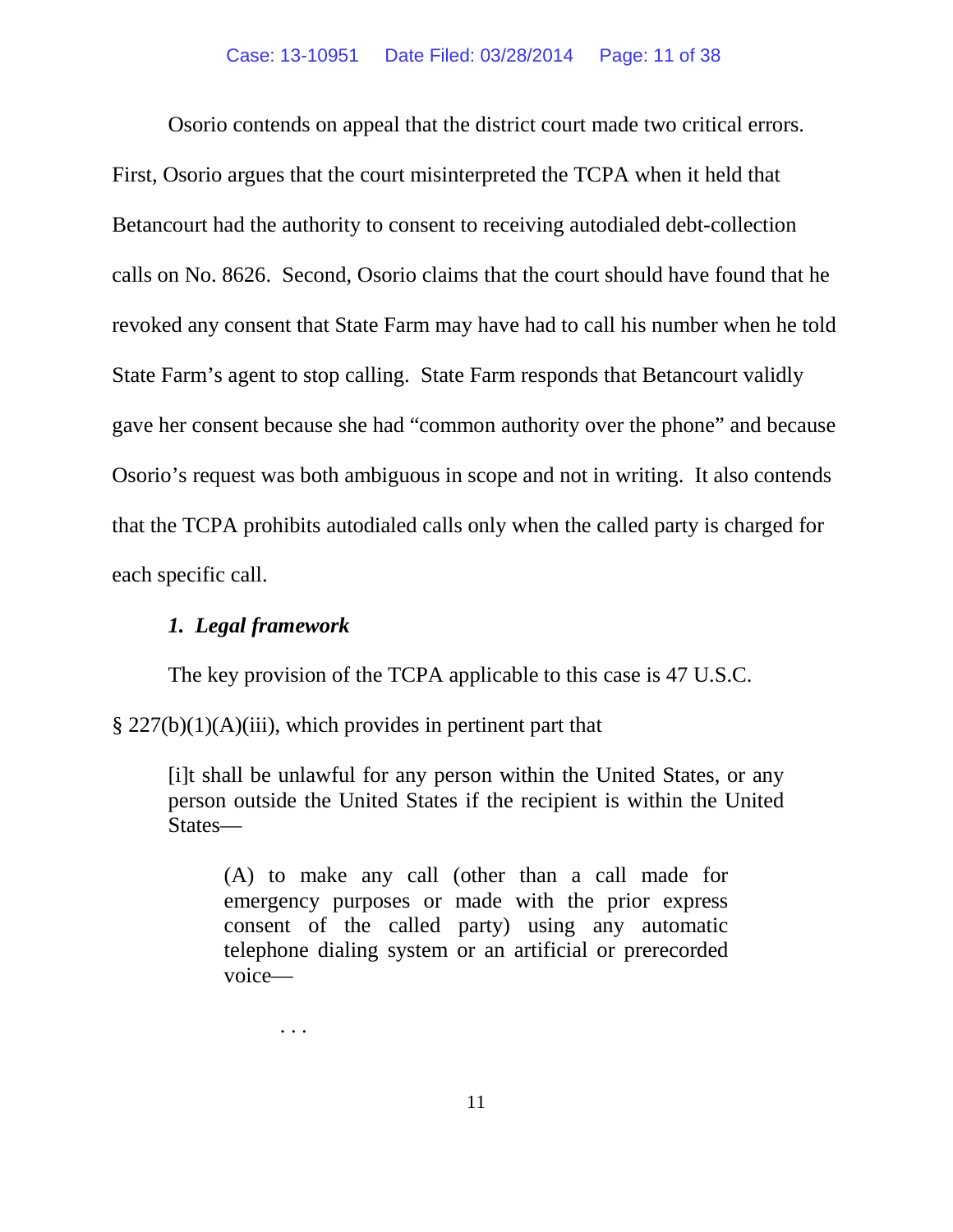(iii) to any telephone number assigned to a paging service, cellular telephone service, specialized mobile radio service, or other radio common carrier service, or any service for which the called party is charged for the call . . . .

## 47 U.S.C. § 227(b)(1)(A)(iii).

The statute further specifies that the appropriate remedy is "an action to recover for actual monetary loss from such a violation, or to receive \$500 in damages for each such violation, whichever is greater." 47 U.S.C. § 227(b)(3)(B). Treble damages are also available for knowing or willful violations. *Id.* § 227(b)(3) (concluding language).

## *2. "[P]rior express consent of the called party"*

This circuit has not yet addressed the meaning of the term "called party" as used in the TCPA, but State Farm argues that an unpublished decision, *Meadows v. Franklin Collection Service, Inc.*, 414 F. App'x 230 (11th Cir. 2011) (per curiam), is directly on point. In *Meadows*, a debt-collection agency placed numerous prerecorded calls to Meadows's home in an attempt to collect on debts owed by the previous residents of the home and by Meadows's daughter. This court ruled that the debt collector "did not violate the TCPA because . . . [it] had an existing business relationship with the intended recipient of its prerecorded calls." *Id.* at 235. Based upon the quoted language, State Farm argues that the "called party" within the meaning of the TCPA must be the "intended recipient." This would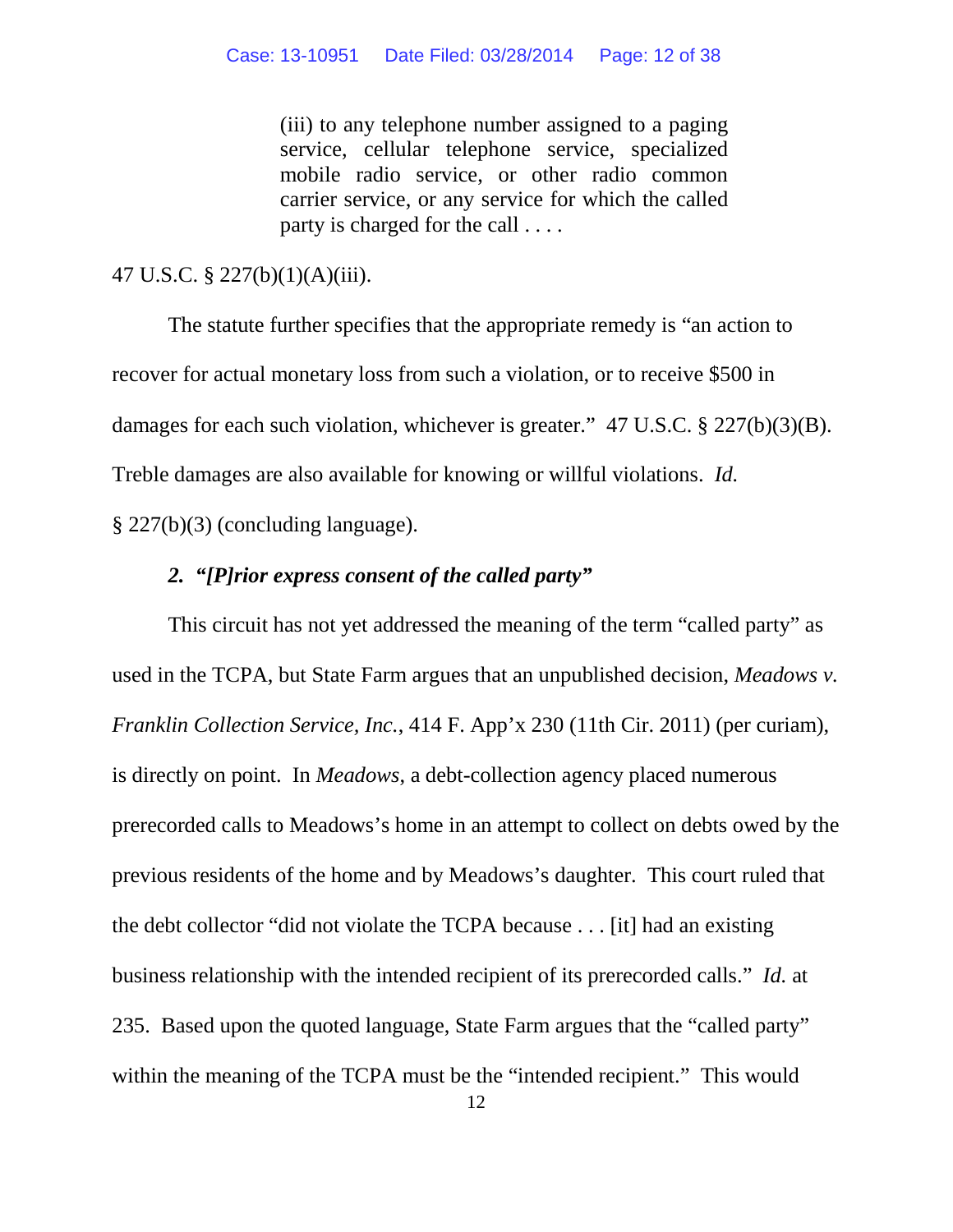mean that Betancourt, as the intended recipient of State Farm's calls, could consent to Osorio receiving the calls on No. 8626.

*Meadows*, however, is of very limited value. To start with, the case concerned 47 U.S.C.  $\S 227(b)(1)(B)$ , which prohibits "initiat[ing] any telephone call to any *residential telephone line* using an artificial or prerecorded voice to deliver a message without the prior express consent of the called party." (emphasis added). No. 8626, the telephone number in question here, is a cell-phone number. Moreover, 47 U.S.C.  $\S$  227(b)(2)(B) permits the FCC "by rule or order, [to] exempt [certain categories of calls] from the requirements of paragraph (1)(B) of this subsection  $[i.e., 47 \text{ U.S.C. } § 227(b)(1)(B)]$ ." In 1992, the FCC promulgated just such a regulation, one that exempts calls "made to any person with whom the caller has an established business relationship at the time the call is made." 47 C.F.R. § 64.1200(a)(2)(iv). The *Meadows* court relied on this exemption when it determined that the debt collector "did not violate the TCPA because . . . [it] had an existing business relationship with the intended recipient of its prerecorded calls." *Meadows*, 414 F. App'x at 235.

As Osorio points out, whatever the merits of *Meadows*, 47 U.S.C. § 227(b)(2)(B) does not authorize rulemaking with regard to 47 U.S.C.  $\S 227(b)(1)(A)(iii)$ , the provision in question here. The term "intended recipient" as used in *Meadows*, moreover, is discussed in connection with the words "made to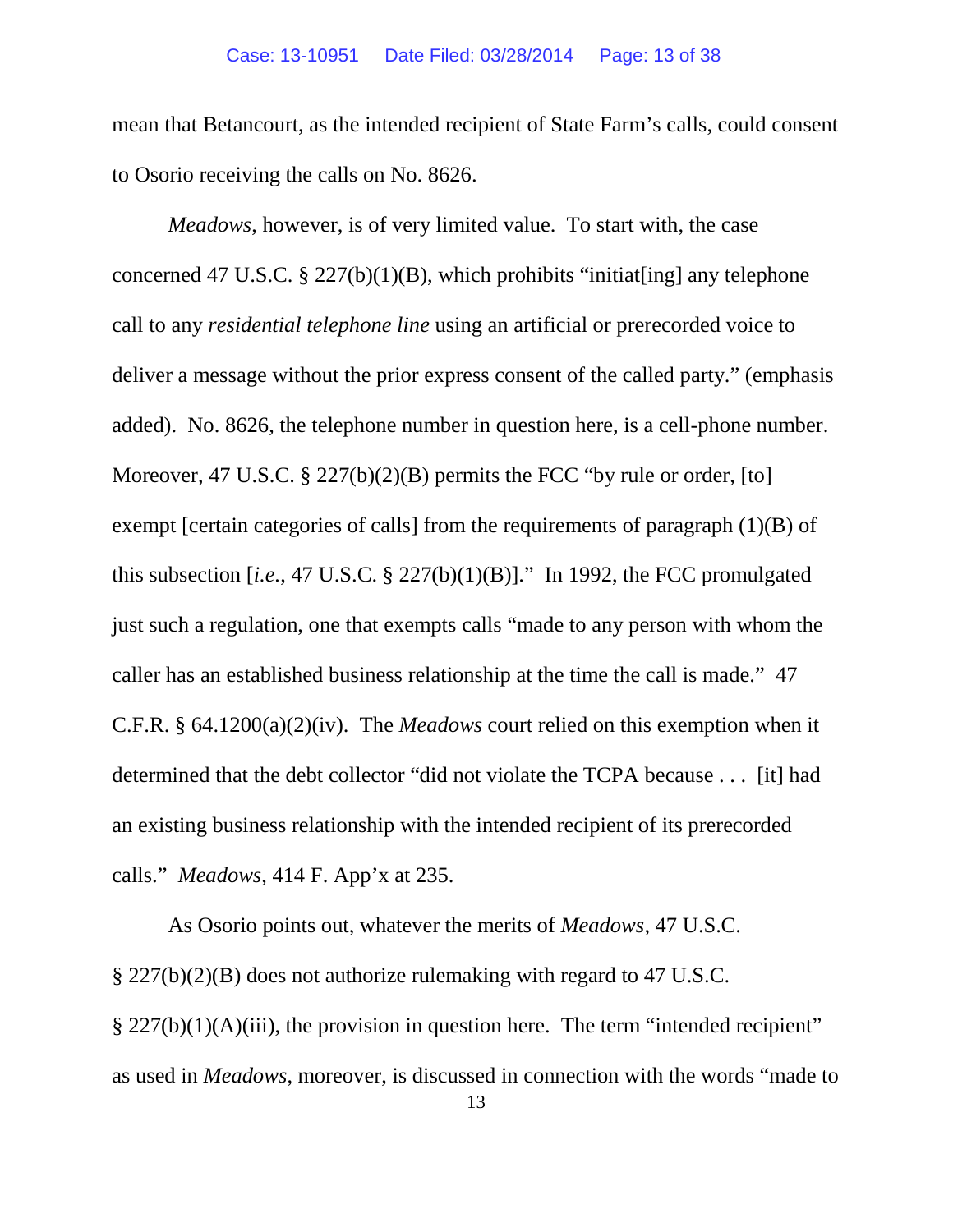any person" as used by the regulation,  $47 \text{ C.F.R. }$  §  $64.1200(a)(2)(iv)$  (2008), and

was not directed at the term "called party" as used by the statute. *See Meadows*,

414 F. App'x at 235. And because the regulation does not bear on

§ 227(b)(1)(A)(iii), neither does *Meadows*.

Only one court of appeals, the Seventh Circuit, appears to have addressed

the meaning of the term "called party" in the context of 47 U.S.C.

 $\S 227(b)(1)(A)(iii)$ . In a case brought by cell-phone subscribers receiving debt-

collection calls directed at prior subscribers to their phone numbers, Judge

Easterbrook canvassed the statute and reasoned as follows:

Section 227 uses the phrase "called party" seven times all told. Four unmistakably denote the current subscriber (the person who pays the bills or needs the line in order to receive other calls); one denotes whoever answers the call (usually the subscriber); and the others (the two that deal with consent) have a referent that cannot be pinned down by context. [Defendant] Enhanced Recovery asks us to conclude that, despite the presumption of uniform usage within a single statutory section, those two uses, and those two alone, denote the person Bill Collector is trying to reach—in other words, Customer, who Enhanced Recovery dubs the "intended recipient of the call."

*Soppet v. Enhanced Recovery Co., LLC*, 679 F.3d 637, 640 (7th Cir. 2012). But, as

Judge Easterbrook explained, "The presumption that a statute uses a single phrase

consistently, at least over so short a span, *see Mohasco Corp. v. Silver*, 447 U.S.

807 (1980), implies that the consent must come from the current subscriber."

*Soppet*, 679 F.3d at 639–40. We agree.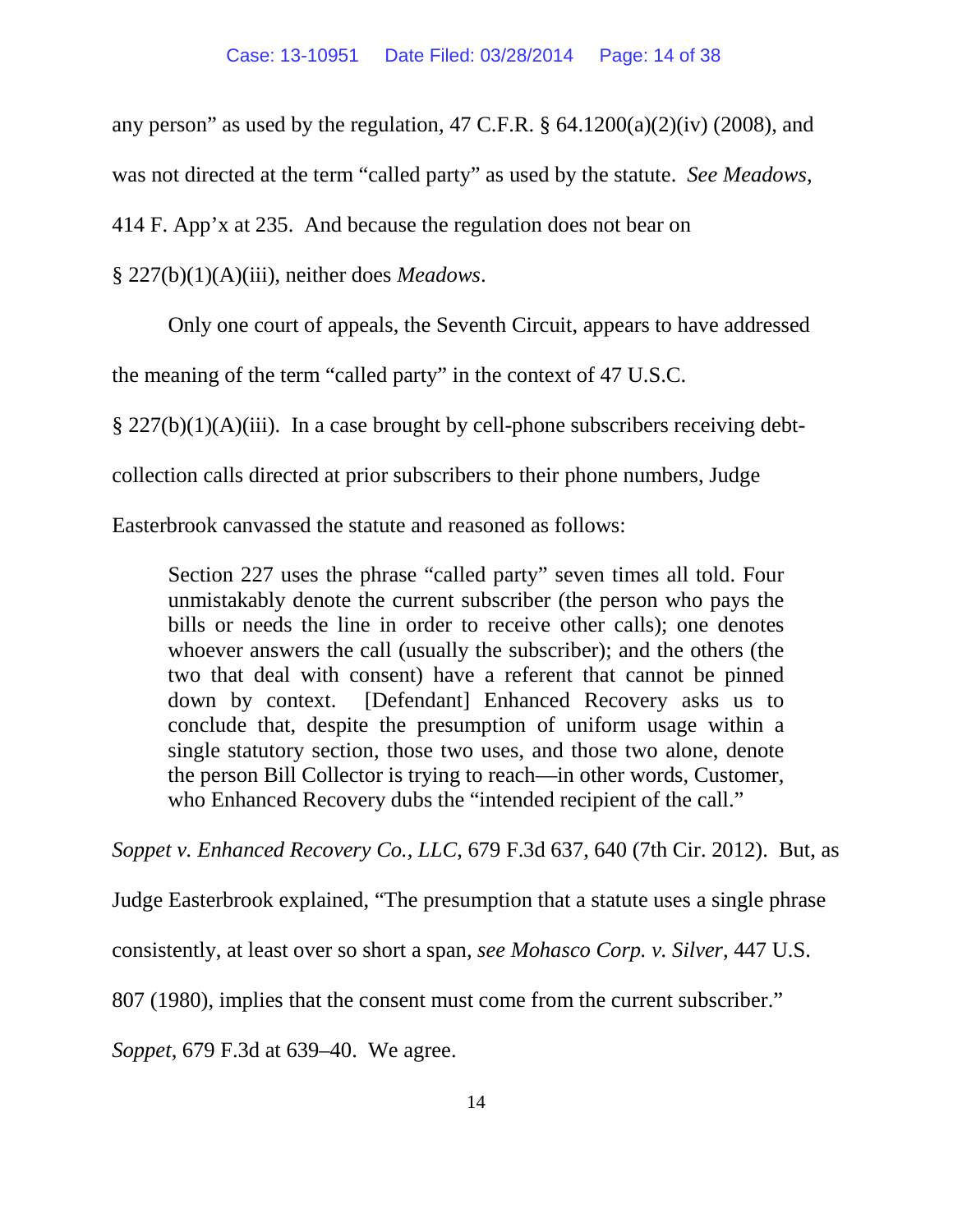The Seventh Circuit also expressly refuted State Farm's contention that the

statute uses the term "called party" to refer to the intended recipient of the phone

call:

The phrase "intended recipient" does not appear anywhere in § 227, so what justification could there be for equating "called party" with "intended recipient of the call"? (Section  $227(b)(1)$  does use the word "recipient" in a context where "recipient" means "current subscriber"; this doesn't remotely suggest that "called party" must mean "intended recipient.") Enhanced Recovery starts with the proposition that consent is effective until revoked and infers that Customer's consent thus must last until Bystander, the new subscriber, revokes it. The idea that one person can revoke another's consent is odd. Anyway, there can't be any long-term consent to call a given Cell Number, because no one—not Customer, not Bystander, not even the phone company—has a property right in a phone number. *See Jahn v. 1– 800–FLOWERS.com, Inc.*, 284 F.3d 807 (7th Cir. 2002). Consent to call a given number must come from its current subscriber. Enhanced Recovery implicitly acknowledges this by saying that the current subscriber can rescind any earlier consent to call Cell Number. But this really means that Customer's authority to give consent, and thus any consent previously given, lapses when Cell Number is reassigned.

*Id.* at 640–41.

We find this logic persuasive. Although State Farm argues that Betancourt could consent to the debt-collection calls (she being the equivalent of the Customer in *Soppet*), it also concedes that Osorio could revoke Betancourt's consent (he being the equivalent of the Bystander in *Soppet*). In tune with Judge Easterbrook's analysis, we believe this really means that Betancourt had no authority to consent in her own right to the debt-collection calls to No. 8626 because one can consent to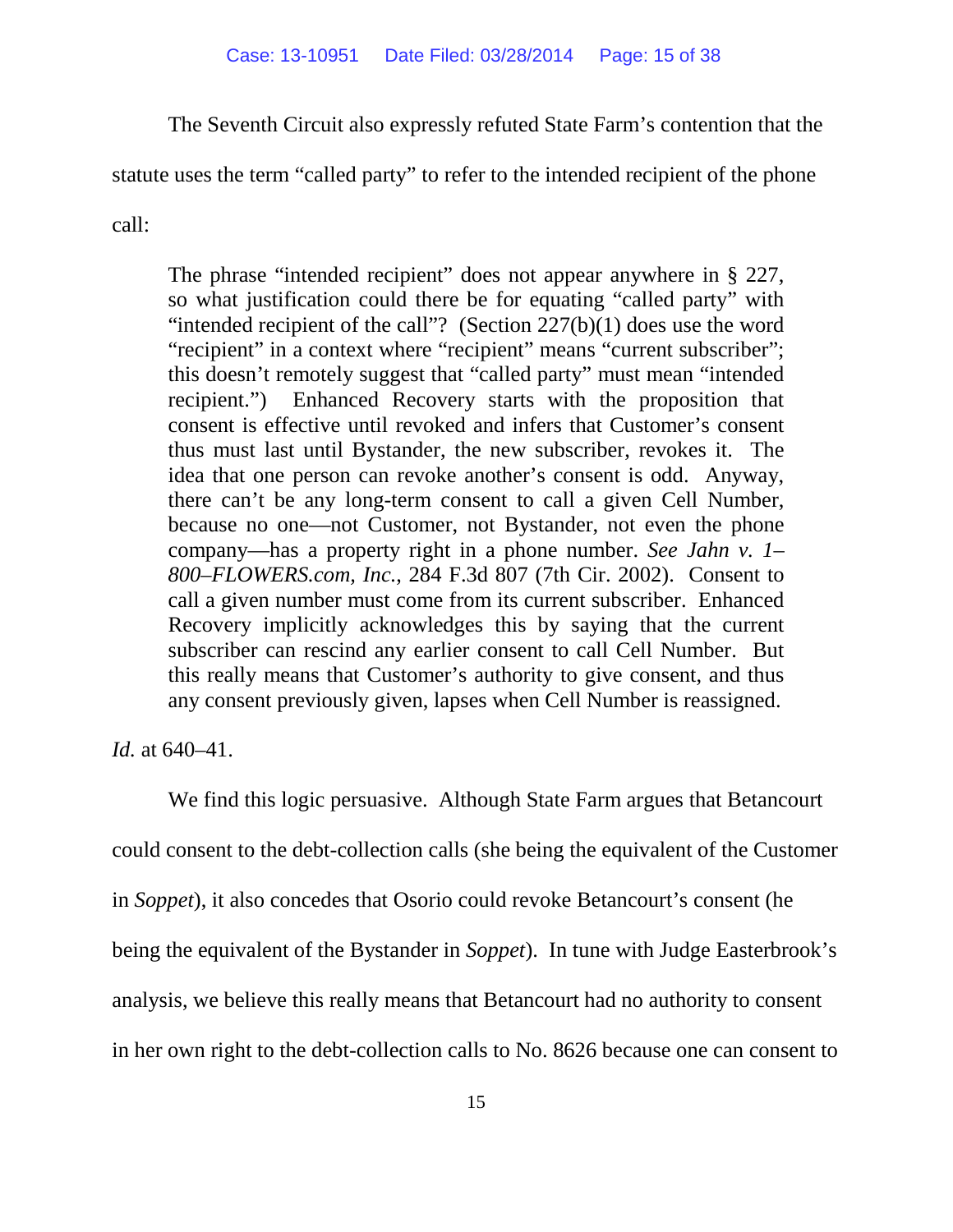a call only if one has the authority to do so, and only the subscriber (here, Osorio) can give such consent, either directly or through an authorized agent. We accordingly reject State Farm's argument that the "intended recipient" is the "called party" referred to in 47 U.S.C.  $\S 227(b)(1)(A)$ .

Determining the meaning of the term "called party" is, however, only half of our challenge. We must still decide how one obtains the "prior express consent" of the called party. For purposes of this appeal only, we accept as valid the FCC's regulation to the effect that "autodialed . . . calls to wireless numbers that are provided by the called party to a creditor in connection with an existing debt are permissible as calls made with the 'prior express consent' of the called party." *In re Rules & Reg. Implementing the Tel. Consumer Prot. Act of 1991*, 23 F.C.C. Rcd. 559, 559 (2007). We do so because counsel for Betancourt and Osorio have disclaimed any intent to challenge the regulation. But even accepting *arguendo* the regulation's validity, we must still determine whether Osorio, directly or indirectly, gave No. 8626 to State Farm as a number to call in connection with Betancourt's debt. As applied to the facts of the present case, we must therefore decide whether Betancourt had the authority to consent to Osorio receiving the calls, and whether she in fact did so.

The district court held that Betancourt could provide the requisite consent because she had "common authority" over No. 8626. It based this decision on the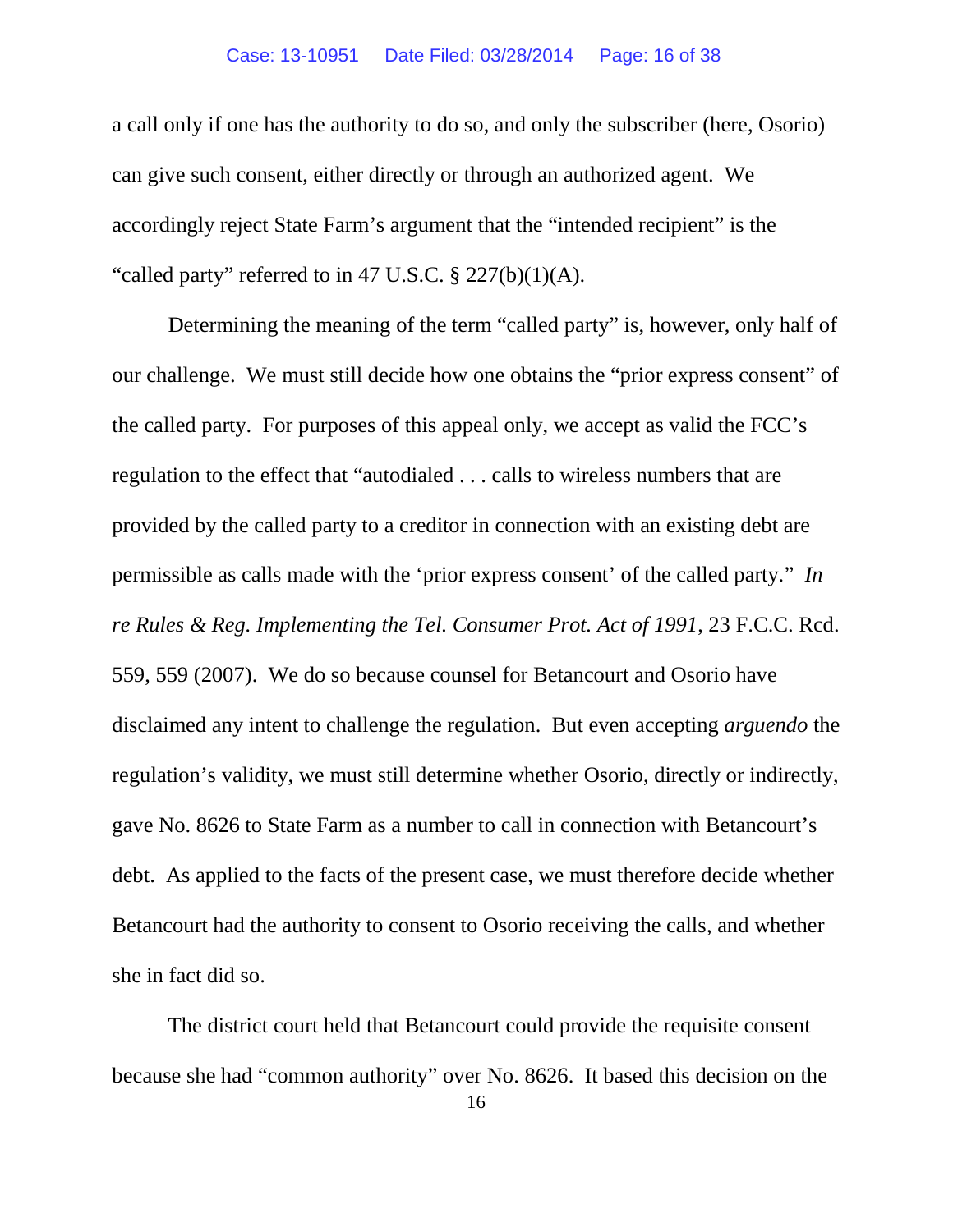ruling in *Guitierrez v. Barclays Group*, No. 10cv1012, 2011 WL 579238 (S. D. Cal. Feb 9, 2011). In *Guitierrez*, the plaintiff Ramon listed the cell-phone number of his wife, Clariza, on a credit-card application. He eventually defaulted on the payments, provoking collection calls from the defendant. The district court held that Ramon could consent to Clariza receiving the debt-collection calls, *id.* at \*3, relying on a Supreme Court decision issued in the Fourth Amendment context holding "that permission to search [may be] obtained from a third party who possessed common authority over or other sufficient relationship to the premises or effects sought to be inspected." *Id.* (quoting *United States v. Matlock*, 415 U.S. 164, 171 (1974)). The Fourth Amendment analogy, however, predates the cellphone era, and the equivalency that the *Guitierrez* court sought to draw is otherwise lacking in authority. We therefore decline to adopt *Guitierrez*'s Fourth Amendment "common authority" analogy.

The Third Circuit's recent decision in *Gager v. Dell Financial Services, LLC*, 727 F.3d 265 (3d Cir. 2013), offers a more compelling approach. *Gager* concerned the same type of §  $227(b)(1)(A)(iii)$  claim as presented here. The case considered "whether the TCPA allows a consumer to revoke her 'prior express consent' to be contacted via an automated telephone dialing system on her cellular phone." *Id.* at 268. Critically, the Third Circuit resolved this question based on "the common law concept of consent." *Id.* at 270. The Third Circuit also reasoned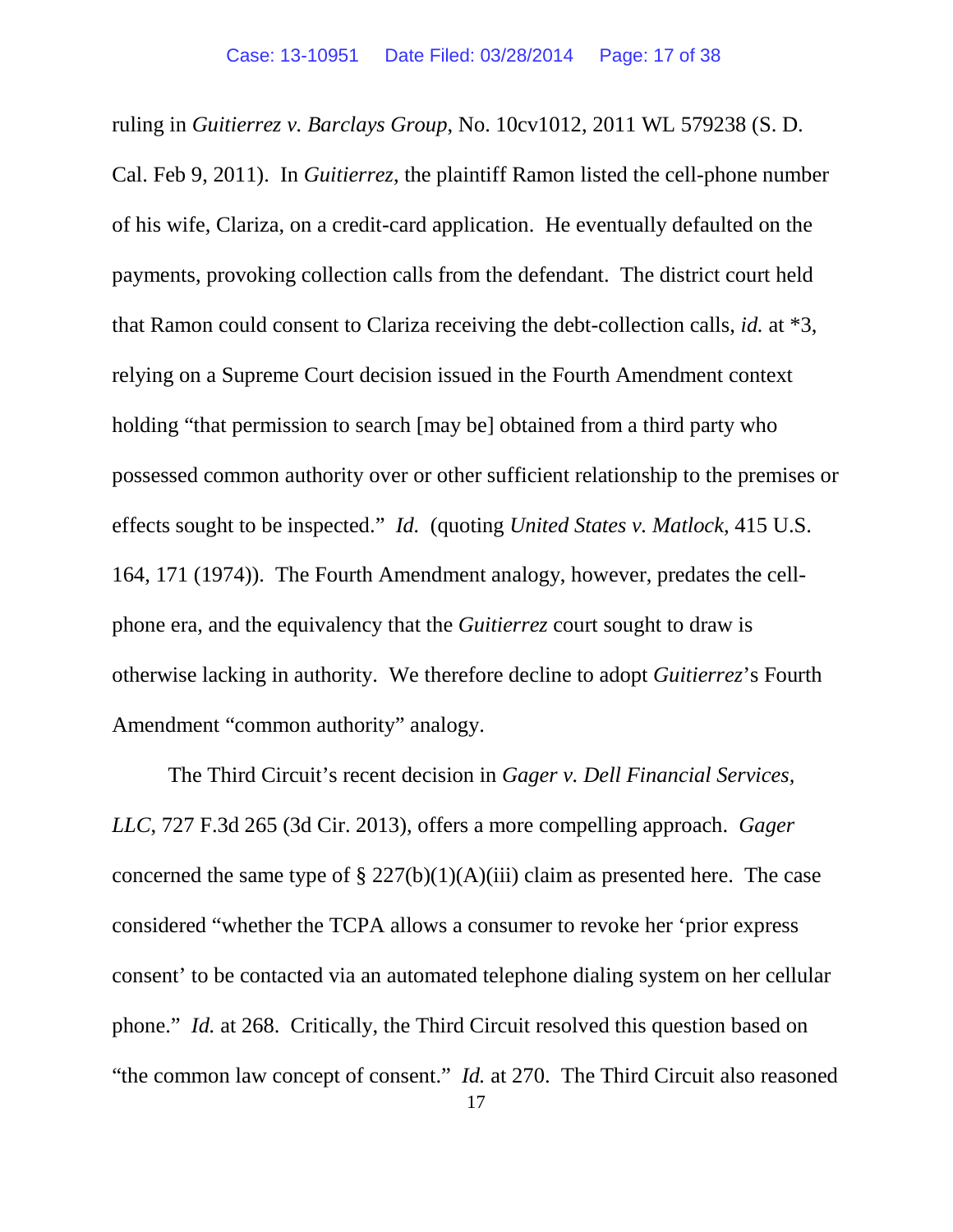that, "in light of the TCPA's purpose, any silence in the statute as to the right of revocation should be construed in favor of consumers." *Id.* These considerations provide us with a useful roadmap for deciding whether Betancourt had the authority to consent to Osorio receiving autodialed calls from State Farm.

"[W]here Congress uses terms that have accumulated settled meaning under . . . the common law, a court must infer, unless the statute otherwise dictates, that Congress means to incorporate the established meaning of these terms." *Neder v. United States*, 527 U.S. 1, 21 (1999) (second alteration in original) (internal quotation marks omitted). "Consent" is such a term, as the Third Circuit aptly explained:

Under the common law understanding of consent, the basic premise of consent is that it is "given voluntarily." Black's Law Dictionary, 346 (9th ed. 2009); Restatement (Second) of Torts § 892 ("Consent is a willingness in fact for conduct to occur."). Further, at common law, consent may be withdrawn. Restatement (Second) of Torts § 892A, cmt. i (1979) ("[C]onsent is terminated when the actor knows or has reason to know that the other is no longer willing for him to continue the particular conduct."); *see also United States v. Greer*, 607 F.3d 559, 564 (8th Cir. 2010) (discussing a criminal suspect's right to withdraw consent to a search); *Desnick v. Am. Broad. Cos., Inc*., 44 F.3d 1345, 1351 (7th Cir. 1995) (discussing the common law right of a proprietor to revoke consent for a patron to enter a store).

*Gager*, 727 F.3d at 270–71. The same logic is applicable to the concept of consent

in this case: To fall within  $\S 227(b)(1)(A)(iii)$ 's consent exception, State Farm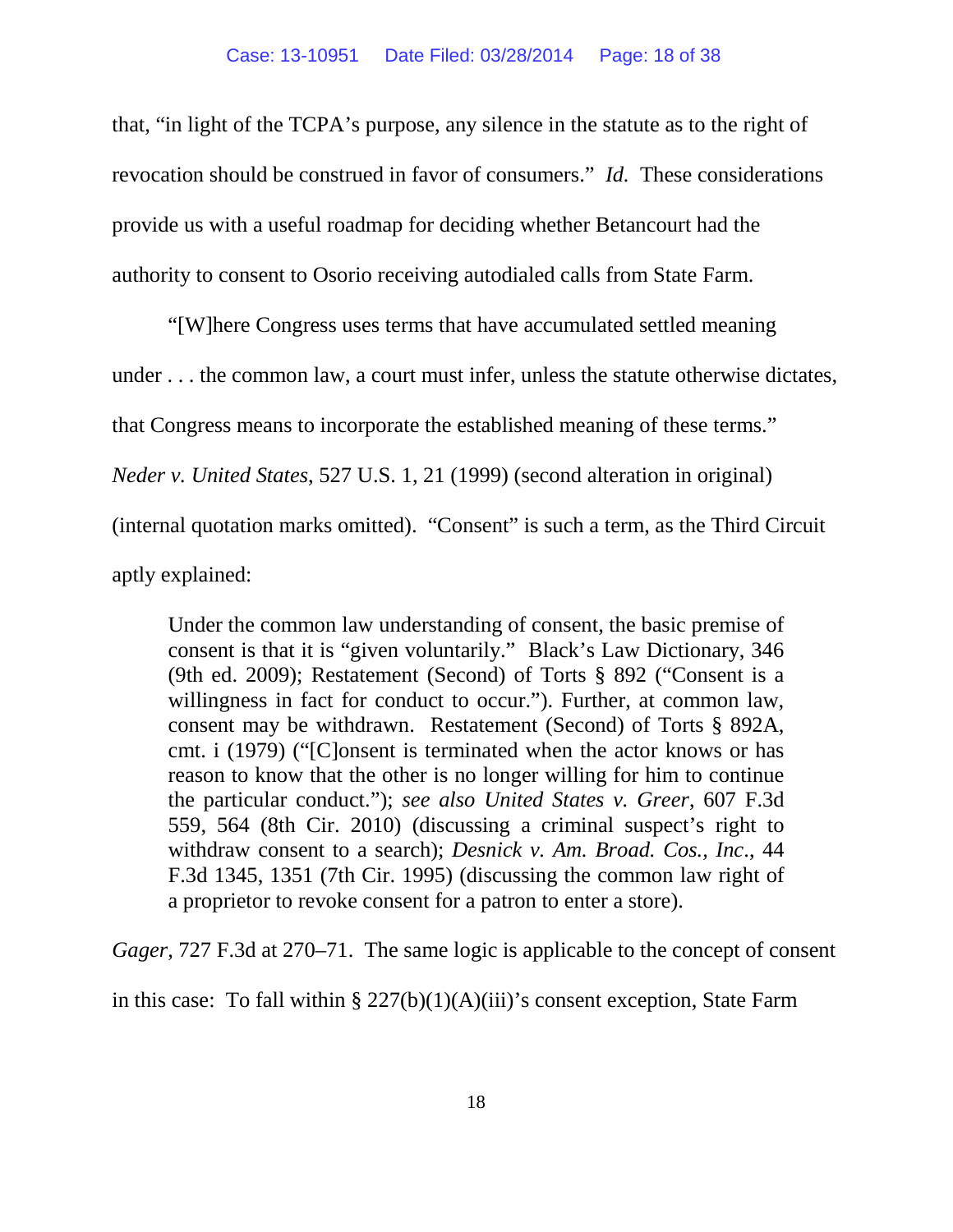must demonstrate that it had the consent of Osorio, as defined by the common law, to call No. 8626.

One way for State Farm to do so would be by demonstrating that Betancourt had an agency relationship with Osorio that permitted her to consent to Osorio receiving the calls, and by showing that she exercised that authority in this case by giving No. 8626 to State Farm in connection with her debt. "It is settled law that the acts of an agent, within the scope of his real or apparent authority, bind the principal." *Peninsula Land Co. v. Howard*, 6 So. 2d 384, 388 (Fla. 1941). Agency can be viewed as having some overlap with *Guitierrez*'s notion of "common authority" but, unlike the "common-authority" concept connected with criminal law search and seizures, agency law developed in a civil context to handle commercial and tort disputes more analogous to the TCPA.

Under Florida law,

[a]n agency relationship can arise by written consent, oral consent, or by implication from the conduct of the parties. *See Thomkin Corp. v. Miller*, 156 Fla. 388, 24 So. 2d 48, 49 (1945). An agency by implication, or apparent agency, arises only when there has been (1) a representation by the principal that the actor is his or her agent, (2) reliance on that representation by a third party, and (3) a change in position by the third party in reliance on that representation. *See Mobil Oil Corp. v. Bransford*, 648 So. 2d 119, 121 (Fla. 1995). As to the first element, when there has been no representation of authority by the principal, no apparent or implied agency arises. *See Smith v. Am. Auto. Ins. Co*., 498 So. 2d 448, 449 (Fla. 3d DCA 1986). The acts of the agent, standing alone, are insufficient to establish that the agent is authorized to act for the principal. *See Owen Indus., Inc. v.*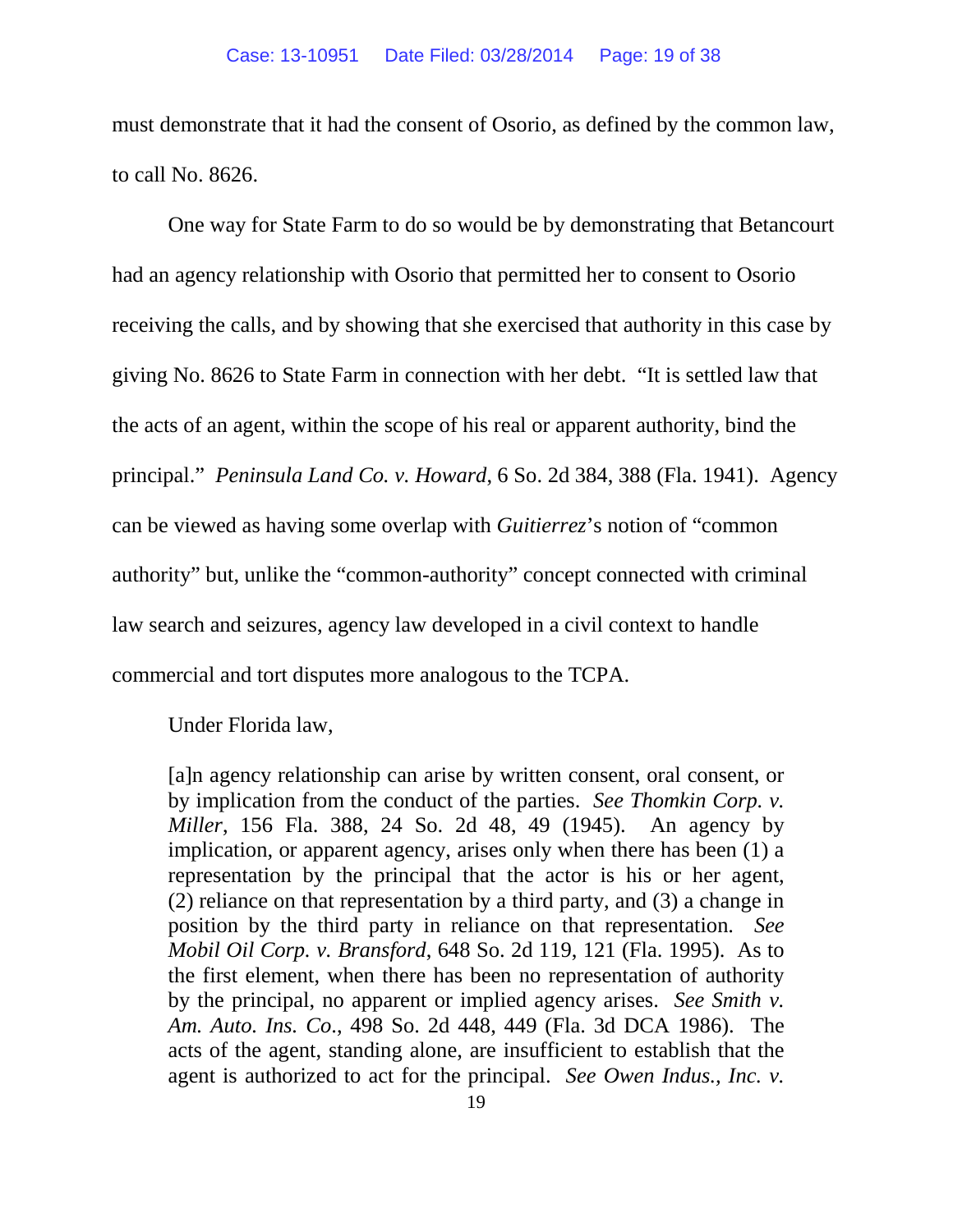*Taylor*, 354 So. 2d 1259, 1262 (Fla. 2d DCA 1978); *Taco Bell of Cal. v. Zappone*, 324 So. 2d 121, 124 (Fla. 2d DCA 1975); *Smith*, 498 So. 2d at 449. Moreover, the scope of the agent's authority is limited to what the principal has authorized the agent to do. *See Poe & Assocs., Inc. v. Estate of Vogler*, 559 So. 2d 1235, 1236 (Fla. 3d DCA 1990).

*Stalley v. Transitional Hosps. Corp. of Tampa, Inc.*, 44 So. 3d 627, 630 (Fla. Dist.

Ct. App. 2010).

As applied to Osorio's case, the key facts regarding agency are clearly in dispute. Betancourt and Osorio testified in their respective depositions that they have never given each other authority to consent to phone calls from third parties. State Farm nevertheless contends that the court should infer such authority because Osorio and Betancourt have an adult son and shared both a home and a cell-phone plan. But State Farm's argument, if accepted, proves too much. Parents and cohabitants everywhere would be shocked to learn that every adult in their household is legally entitled to consent to having autodialing debt collectors call any of their cell phones. This is not to say that in some cases one adult might authorize another adult to do so, but we cannot say that all cohabitants possess such authority as a matter of law. Moreover, if, as Betancourt claims, she told State Farm that No. 8626 was to be used only for emergencies, a jury could find that she was exercising only a limited scope of agency, not the agency to consent to 327 autodialed debt-collection phone calls to Osorio's cell-phone number.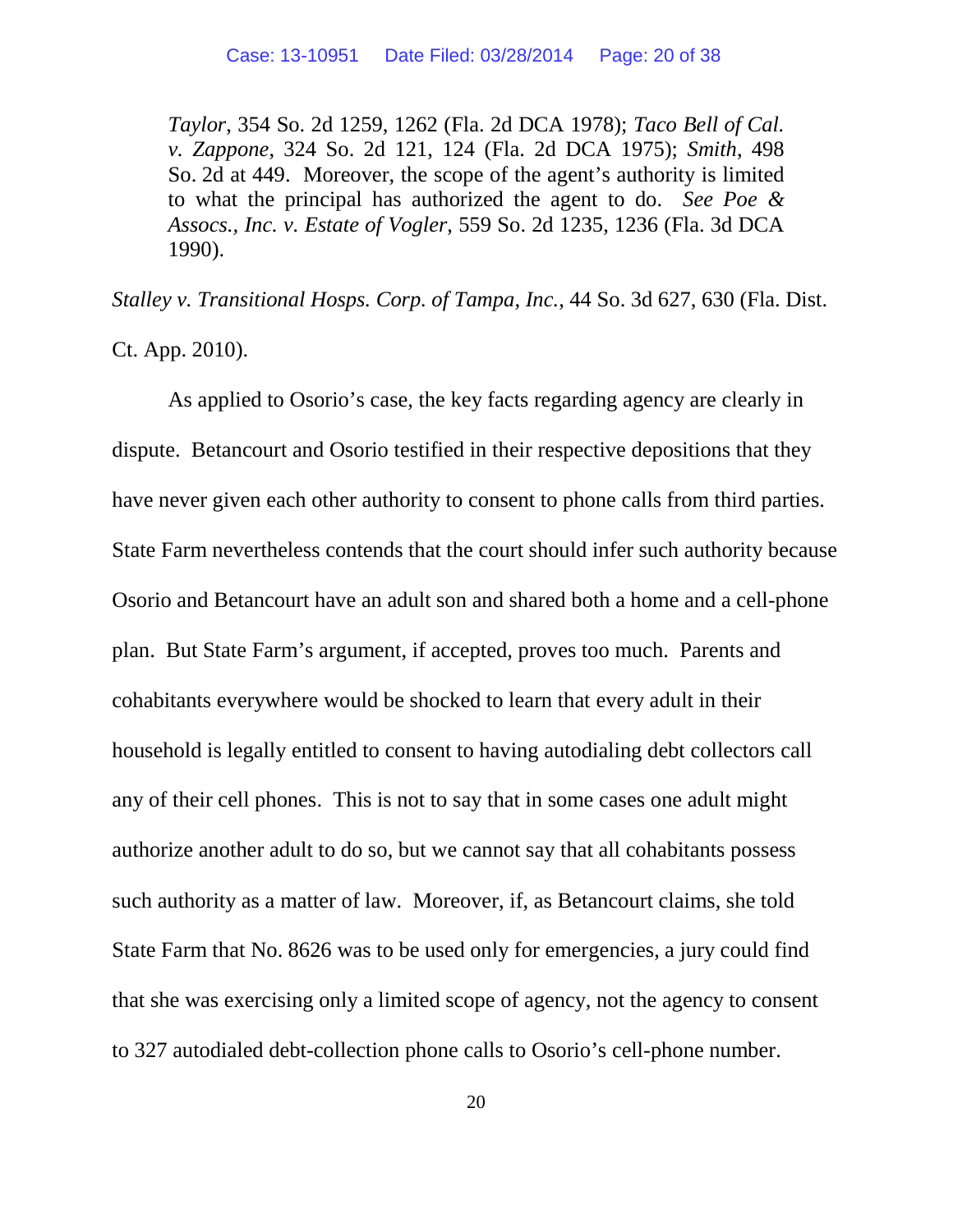A genuine dispute of material fact therefore exists as to whether Betancourt acted as Osorio's agent when she gave State Farm No. 8626 as a contact number. Accordingly, this is not an issue that can properly be decided on summary judgment. The issue must instead be submitted to a factfinder.

### *3. Revocation*

On a related topic, the district court ruled that once Betancourt consented to receiving autodialed calls on No. 8626, that consent could be revoked only in writing. The court relied on four cases from the Western District of New York in support of its ruling. Like the district court, those cases read the TCPA as subordinate to the Fair Debt Collection Practices Act (FDCPA), 15 U.S.C. § 1692 *et seq.*, which requires a consumer to notify a debt collector *in writing* if the consumer desires to stop further communication. *See id.* § 1692c(c). The district court quoted from one such case, *Starkey v. Firstsource Advantage, LLC*, No. 07- CV-662A, 2010 WL 2541756 at \*5 (W.D.N.Y. Mar. 11, 2010), which held that "as clearly stated in the December 28, 2007 FCC Declaratory Ruling, calls regarding debt collection or to recover payments are not subject to the TCPA's separate restrictions on 'telephone solicitations.'" (quoting *Starkey*, No. 07-CV-662A, 2010 WL 2541756 at \*5).

The 2007 Declaratory Ruling, however, is hardly persuasive on the question at hand. It states in pertinent part as follows: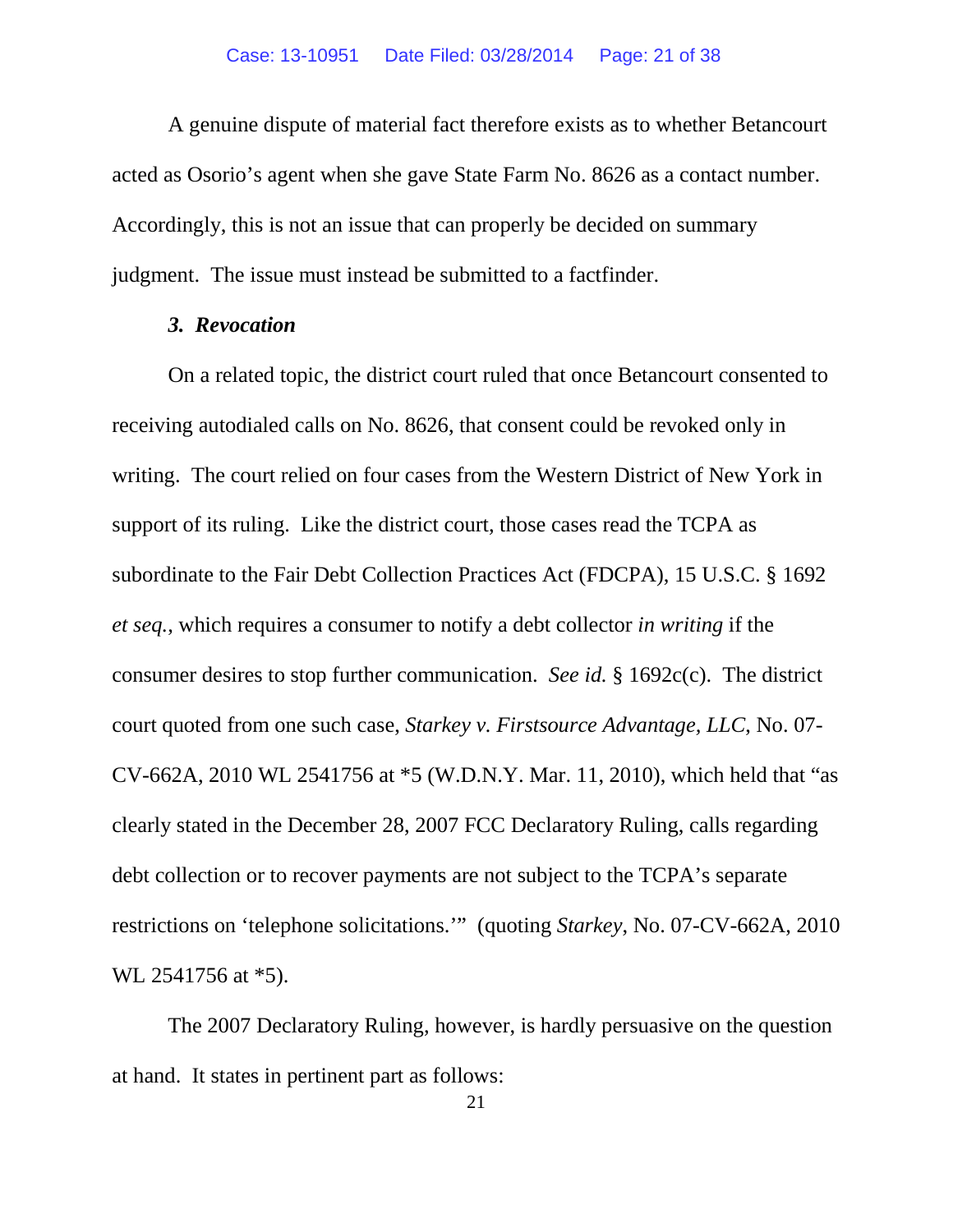We also reiterate that the plain language of section  $227(b)(1)(A)(iii)$ prohibits the use of autodialers to make any call to a wireless number in the absence of an emergency or the prior express consent of the called party. We note that this prohibition applies regardless of the content of the call, and is not limited only to calls that constitute "telephone solicitations." However, we agree with ACA and other commenters that calls solely for the purpose of debt collection are not telephone solicitations and do not constitute telemarketing. Therefore, calls regarding debt collection or to recover payments are not subject to the TCPA's separate restrictions on "telephone solicitations."

*In re Rules & Regulations Implementing the Tel. Consumer Prot. Act of 1991*, 23

F.C.C. Rcd. 559, 565 (2007) (footnotes omitted).

The above reasoning is inapplicable to the present case. First, as the ruling states, debt-collection calls are not exempt from 47 U.S.C. § 227(b)(1)(A)(iii); they are exempt only from "the TCPA's separate restrictions on 'telephone solicitations.'" 23 F.C.C. Rcd. at 565 (footnotes omitted). Second, the ruling's only reference to the FDCPA beyond that quoted above suggests that debtcollection calls are subject to restrictions under *both* the TCPA and the FDCPA. This other reference states that "[d]ebt collection calls are regulated *primarily* by the Federal Trade Commission and are subject to the requirements of the Fair Debt Collection Practices Act (FDCPA), which prohibits abusive, deceptive, and otherwise improper collection practices by third-party collectors." *Id.* at 559 n.2 (emphasis added). The word "primarily" clearly implies that other laws, such as the TCPA, may also regulate debt-collection calls.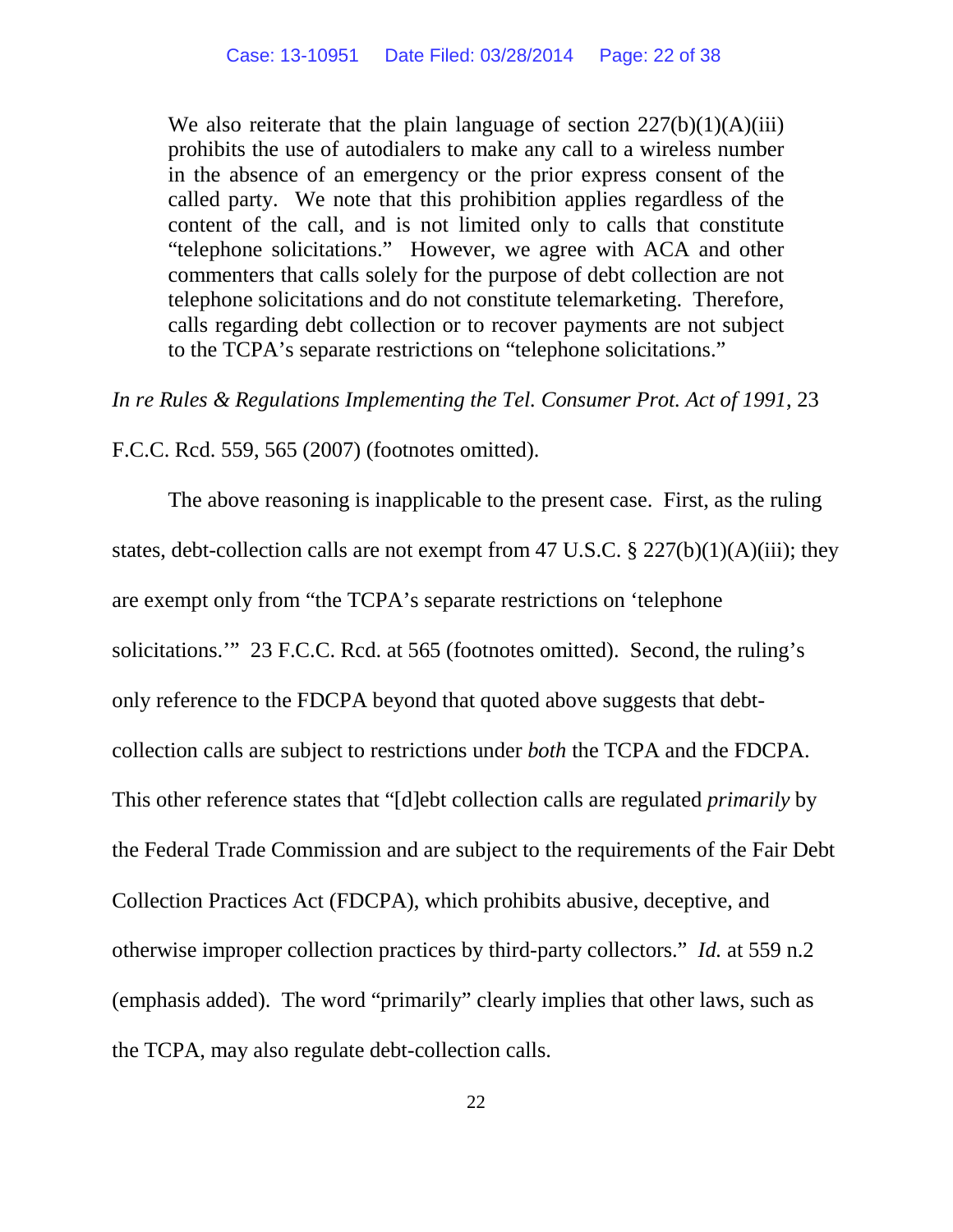Furthermore, nothing in the statutory text of the TCPA or of the FDCPA indicates that compliance with the FDCPA excuses compliance with the TCPA. The FDCPA explicitly specifies that "[i]f a consumer notifies a debt collector *in writing* that the consumer refuses to pay a debt or that the consumer wishes the debt collector to cease further communication with the consumer, the debt collector shall not communicate further with the consumer with respect to such debt." 15 U.S.C. § 1692c(c) (emphasis added). Because the TCPA lacks equivalent language, we have no reason to assume that Congress intended to impose a similar in-writing requirement on the revocation of consent under the TCPA.

We thus conclude that the district court's reasoning conflates apples and oranges. The FDCPA, on which both the district court and the Western District of New York courts relied, is a separate statute with an independent cause of action for violations.

We instead presume from the TCPA's silence regarding the means of providing or revoking consent that Congress sought to incorporate "the common law concept of consent." *See Gager v. Dell Fin. Servs., LLC*, 727 F.3d 265, 270 (3d Cir. 2013); *see also Neder v. United States*, 527 U.S. 1, 21 (1999) ("[W]here Congress uses terms that have accumulated settled meaning under . . . the common law, a court must infer, unless the statute otherwise dictates, that Congress means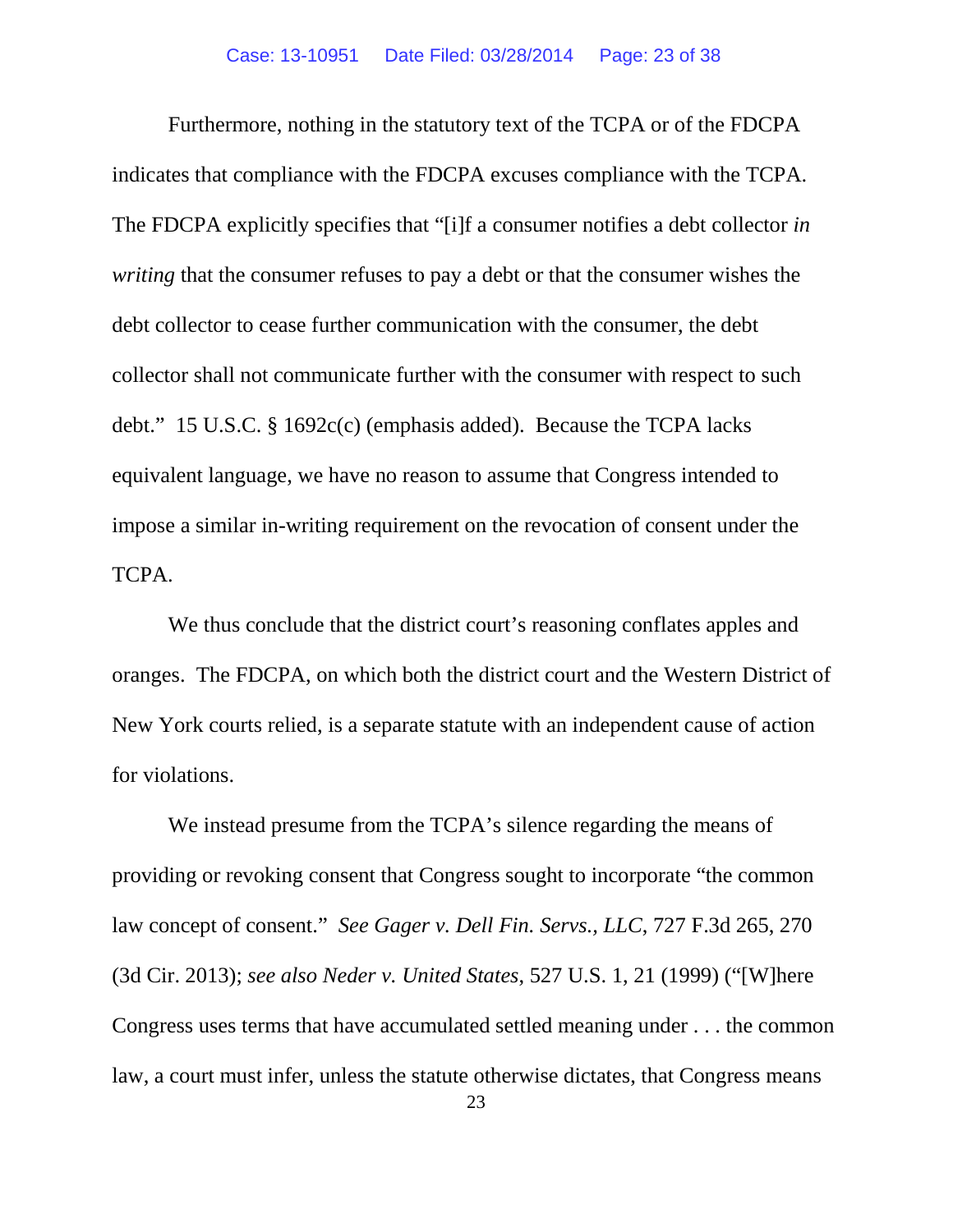to incorporate the established meaning of these terms.") (second alteration in original) (internal quotation marks omitted). The statement of Senator Ernest "Fritz" Hollings, who introduced the TCPA, indicates as much. Senator Hollings noted that the bill "allows consent to be given orally, in writing, electronically, or by any other means, as long as the consent is expressly given to the particular entity making the call." 137 Cong. Rec. 30,822 (1991). From this statement, one can infer that Congress intended for the TCPA to incorporate the common-law meaning of consent, including its revocation.

Common-law notions of consent generally allow oral revocation. *See Pepe v. Shepherd*, 422 So. 2d 910, 911 (Fla. Dist. Ct. App. 1982) ("[I]t is axiomatic that no agreement need be in writing unless required by statute or contract."). Indeed, counsel for State Farm conceded at oral argument that "the common law would allow an oral revocation." We therefore conclude that Betancourt and Osorio, in the absence of any contractual restriction to the contrary, were free to orally revoke any consent previously given to State Farm to call No. 8626 in connection with Betancourt's credit-card debt.

Furthermore, we note that allowing consent to be revoked orally is consistent with the "government interest articulated in the legislative history of the Act [that] enables] the recipient to contact the caller to stop future calls." *Maryland v. Universal Elections, Inc.*, 729 F.3d 370, 376–77 (4th Cir. 2013).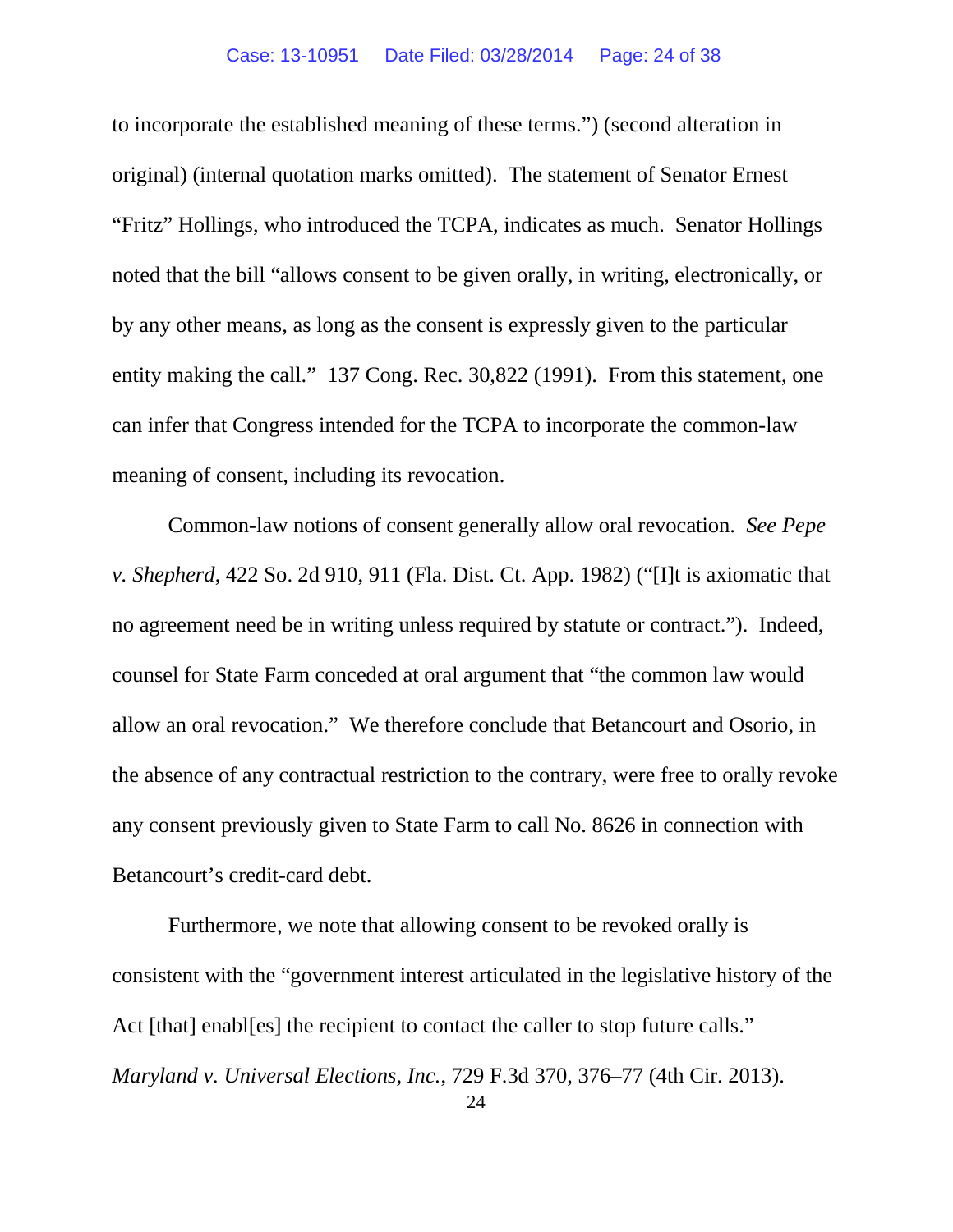Senator Hollings, the TCPA's sponsor, described these calls as "the scourge of modern civilization. They wake us up in the morning; they interrupt our dinner at night; they force the sick and elderly out of bed; they hound us until we want to rip the telephone out of the wall." 137 Cong. Rec. 30,821 (1991). Senator Hollings presumably intended to give telephone subscribers another option: telling the autodialers to simply stop calling.

Finally, we note that the FCC has provided persuasive guidance confirming that called parties may revoke their consent orally. In a recent declaratory ruling, the FCC explained that "requests to stop receiving voice calls . . . can be confirmed during the same call in which a consumer has expressed a desire to opt out." *In re Rules & Regulations Implementing the Tel. Consumer Prot. Act of 1991*, 27 F.C.C. Rcd. 15391, 15398 (2012). This guidance is not dispositive of the present case because the FCC issued its ruling after the calls in question and because the ruling may not have been promulgated with the requisite meaningful review to invoke *Chevron* deference. *See Gager*, 727 F.3d at 271 n.5 ("*Chevron* deference appears to be inappropriate here because the FCC never articulated a rationale for deciding why the TCPA affords consumers the right to revoke their prior express consent."). Nevertheless, we find its common-sense interpretation to be of persuasive value. *See United States v. Mead Corp.*, 533 U.S. 218, 234 (2001) ("[A]n agency's interpretation may merit some deference whatever its form, given the specialized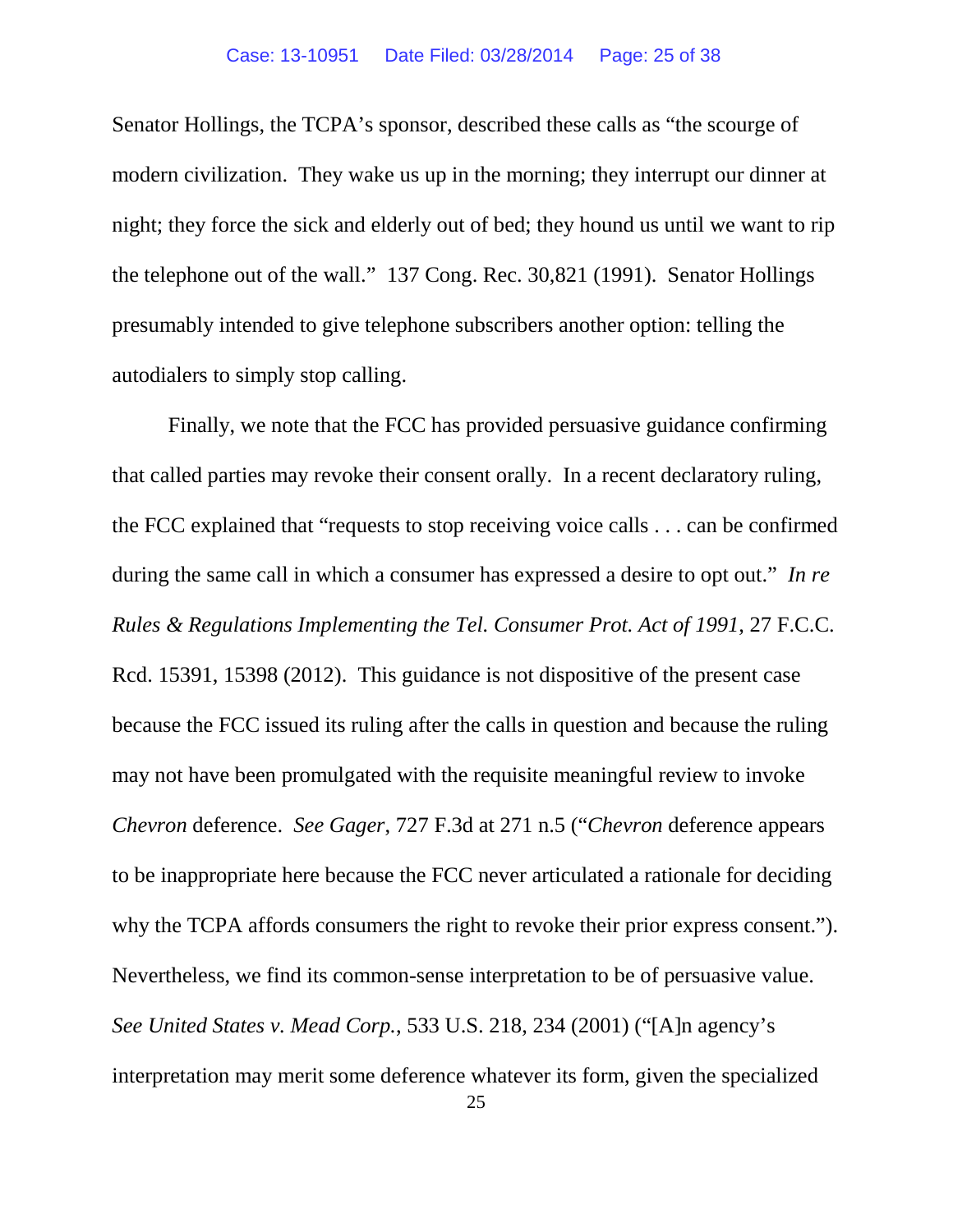experience and broader investigations and information available to the agency, and given the value of uniformity in its administrative and judicial understandings of what a national law requires.") (internal quotation marks omitted).

Accordingly, the question of whether either Betancourt or Osorio effectively revoked whatever consent State Farm might have had to call No. 8626 should proceed to a jury. Osorio says that he twice told State Farm to "stop calling." State Farm says that he did no such thing. This is exactly the kind of factual dispute that cannot properly be resolved on summary judgment.

## *4. Charge requirement*

We now turn to State Farm's alternative argument that it is entitled to summary judgment because of "the undisputed fact that neither Osorio nor Betancourt were charged for the calls in question." The TCPA prohibits calls "to any telephone number assigned to a paging service, cellular telephone service, specialized mobile radio service, or other radio common carrier service, or any service for which the called party is charged for the call." 47 U.S.C.  $§ 227(b)(1)(A)(iii).$ 

State Farm argues that the FCC has interpreted this provision to require a separate charge for each call in order for the calls to be actionable. It also contends that the "rule of punctuation" indicates that the "charged" clause modifies the entire series—pager service, cellular service, etc. Osorio responds that the rule of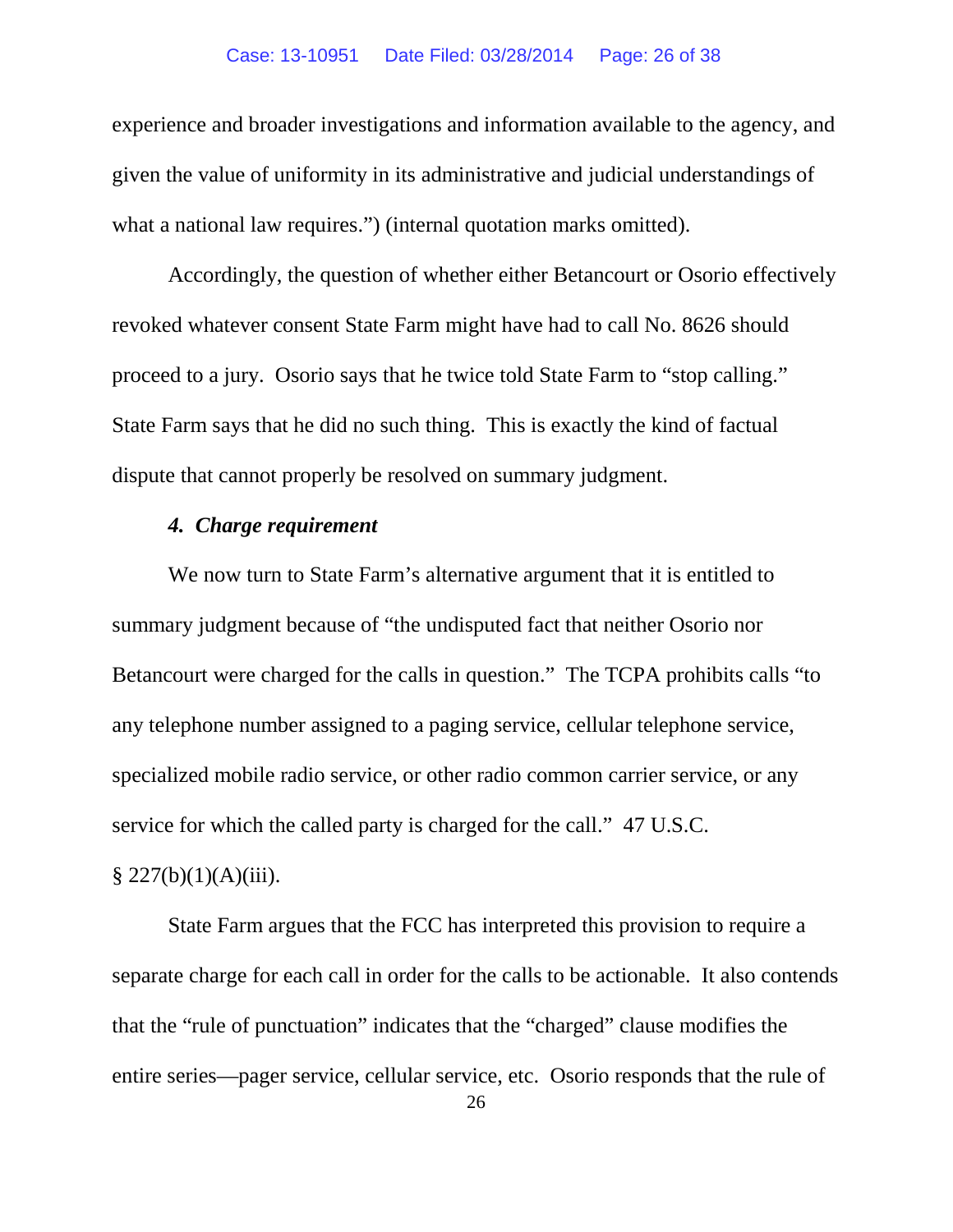punctuation is inapplicable and that the case instead falls within the more general rule of "the last antecedent," which specifies that "relative and qualifying words, phrases, and clauses are to be applied to the words or phrase immediately preceding, and are not to be construed as extending to or including others more remote." *Bingham, Ltd. v. United States*, 724 F.2d 921, 925 n.3 (11th Cir. 1984) (internal quotation marks omitted). He also argues that the FCC's guidance is not controlling.

First, we do not accept State Farm's contention that the FCC's ruling in question controls the outcome of this case. The applicable ruling reads in relevant part as follows:

Based on the plain language of  $\S 227(b)(1)[(A)](iii)$ , we conclude that the TCPA did not intend to prohibit autodialer or prerecorded message calls to cellular customers for which the called party is not charged. Moreover, neither TCPA nor the legislative history indicates that Congress intended to impede communications between radio common carriers and their customers regarding the delivery of customer services by barring calls to cellular subscribers for which the subscriber is not [charged].

*In re Rules & Regulations Implementing the Tel. Consumer Prot. Act of 1991*, 7

F.C.C. Rcd. 8752, 8775 (1992). In our view, the key language is the second sentence of the above-quoted ruling. The use of the word "[m]oreover" links the two sentences and indicates that a narrower reading of the preceding sentence is appropriate. We thus believe that the 1992 ruling was intended to exempt only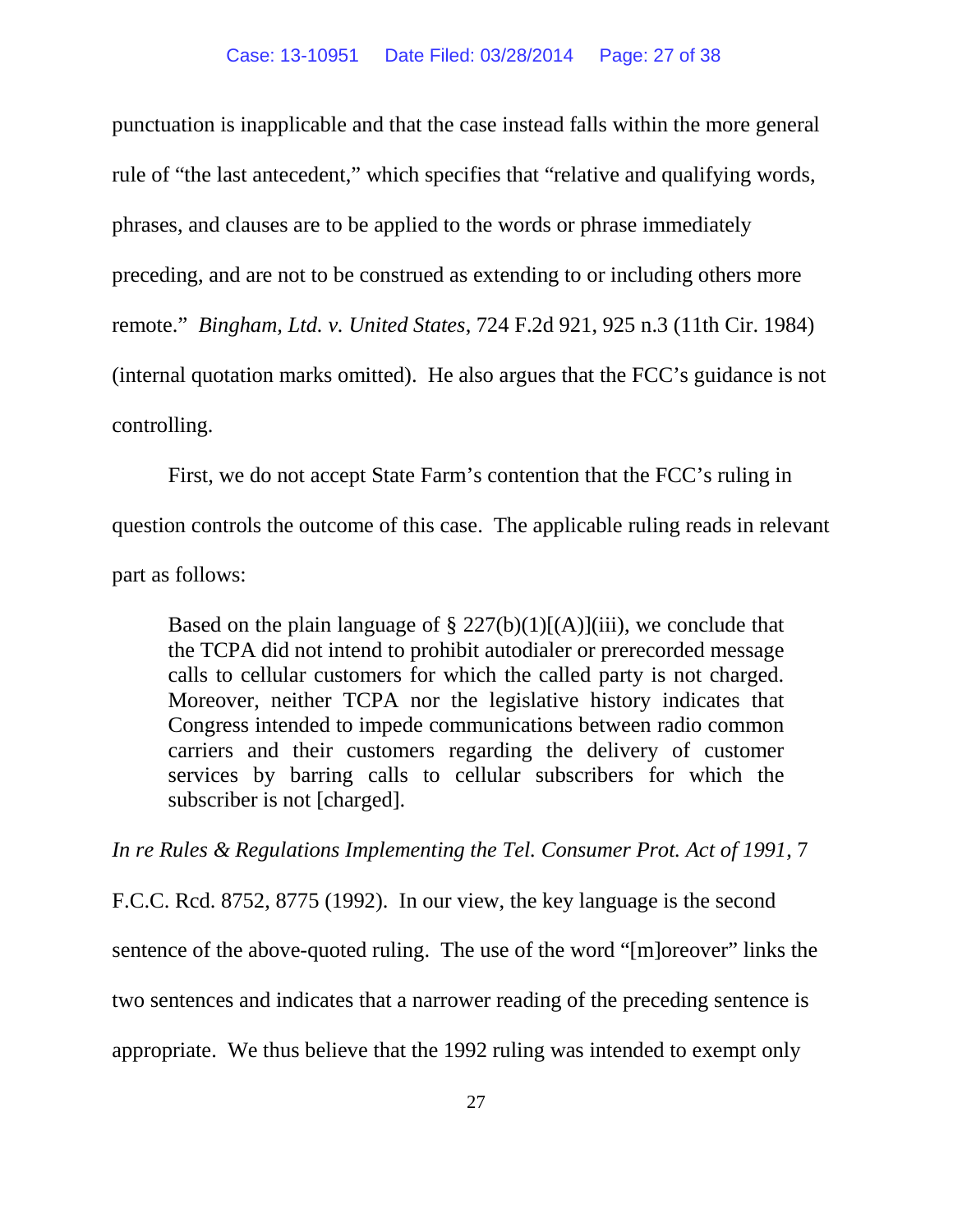"communications between radio common carriers and their customers" with regard to autodialed calls for which the subscriber is not charged, and that the ruling does not apply to third parties such as State Farm.

In support of its contrary argument, State Farm contends that we lack jurisdiction in this case to cast doubt on the validity of the FCC's order. But State Farm's argument is off the mark because we are not called upon here to assess the order's validity. We are instead simply deciding whether the FCC's 1992 ruling is applicable to the present case. And based on our analysis as set forth above, we hold that it is not applicable regardless of whether it is otherwise valid.

In the end, we go back to the basic question of whether the TCPA itself exempts all autodialed calls for which there is no charge. The applicable canons of construction indicate that it does not. To repeat the key language, the Act prohibits autodialed calls "to any telephone number assigned to a paging service, cellular telephone service, specialized mobile radio service, or other radio common carrier service, or any service for which the called party is charged for the call." 47 U.S.C. § 227(b)(A)(1)(iii). The rule of the last antecedent requires the phrase "for which the called party is charged for the call," *id.*, "to be applied to the words or phrase immediately preceding [i.e., "any service"], and . . . not to be construed as extending to or including others more remote," s*ee Bingham, Ltd. v. United States*, 724 F.2d 921, 925 n.3 (11th Cir. 1984) (internal quotation marks omitted); namely,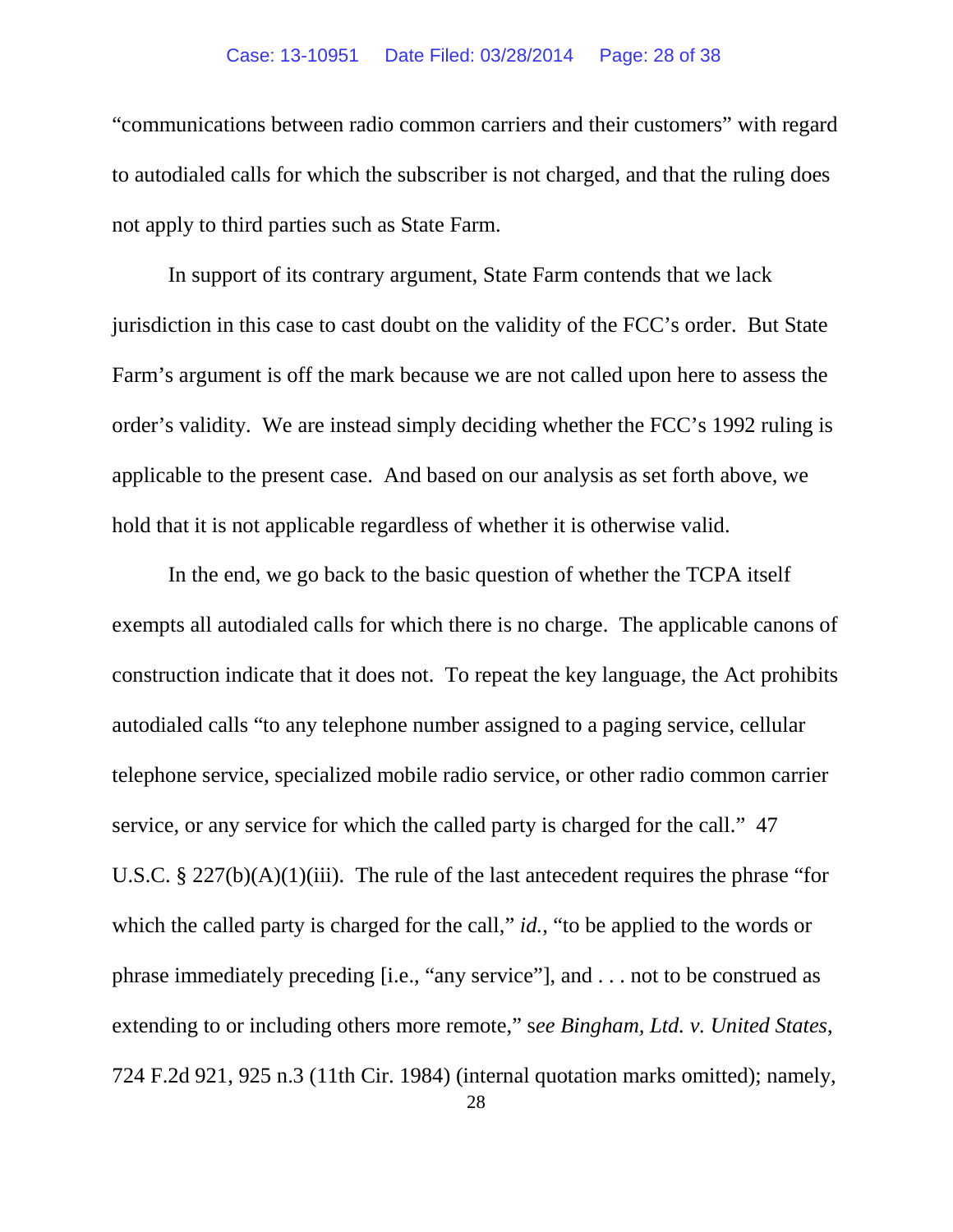"paging," "cellular telephone," or "mobile radio" services, 47 U.S.C.

 $\S 227(b)(A)(1)(iii)$ . We therefore presume that Congress did not intend the phrase "for which the called party is charged for the call" to apply to cellular telephone services.

Nevertheless, "[w]here the modifier is set off from two or more antecedents by a comma, the supplementary 'rule of punctuation' states that the comma indicates the drafter's intent that the modifier relate to more than the last antecedent." *Bingham*, 724 F.2d at 925 n.3*.* This rule is, however, inapplicable to the language in question. The modifier in this case, "for which the party is charged," is not set off from the series by a comma. That is, for the rule of punctuation to apply, 47 U.S.C. § 227(b)(1)(A)(iii) would have to read "to any telephone number assigned to a paging service, cellular telephone service, specialized mobile radio service, or other radio common carrier service, or any service*,* for which the called party is charged for the call." Because the final comma emphasized in the above iteration does not appear in the statute, we conclude that the phrase "for which the called party is charged for the call" modifies only "any service" and not the other terms of the series.

Reading the phrase "for which the party is charged" as modifying only "any" service" also comports with the canon against superfluity. The canon against superfluity instructs that "[i]t is our duty to give effect, if possible, to every clause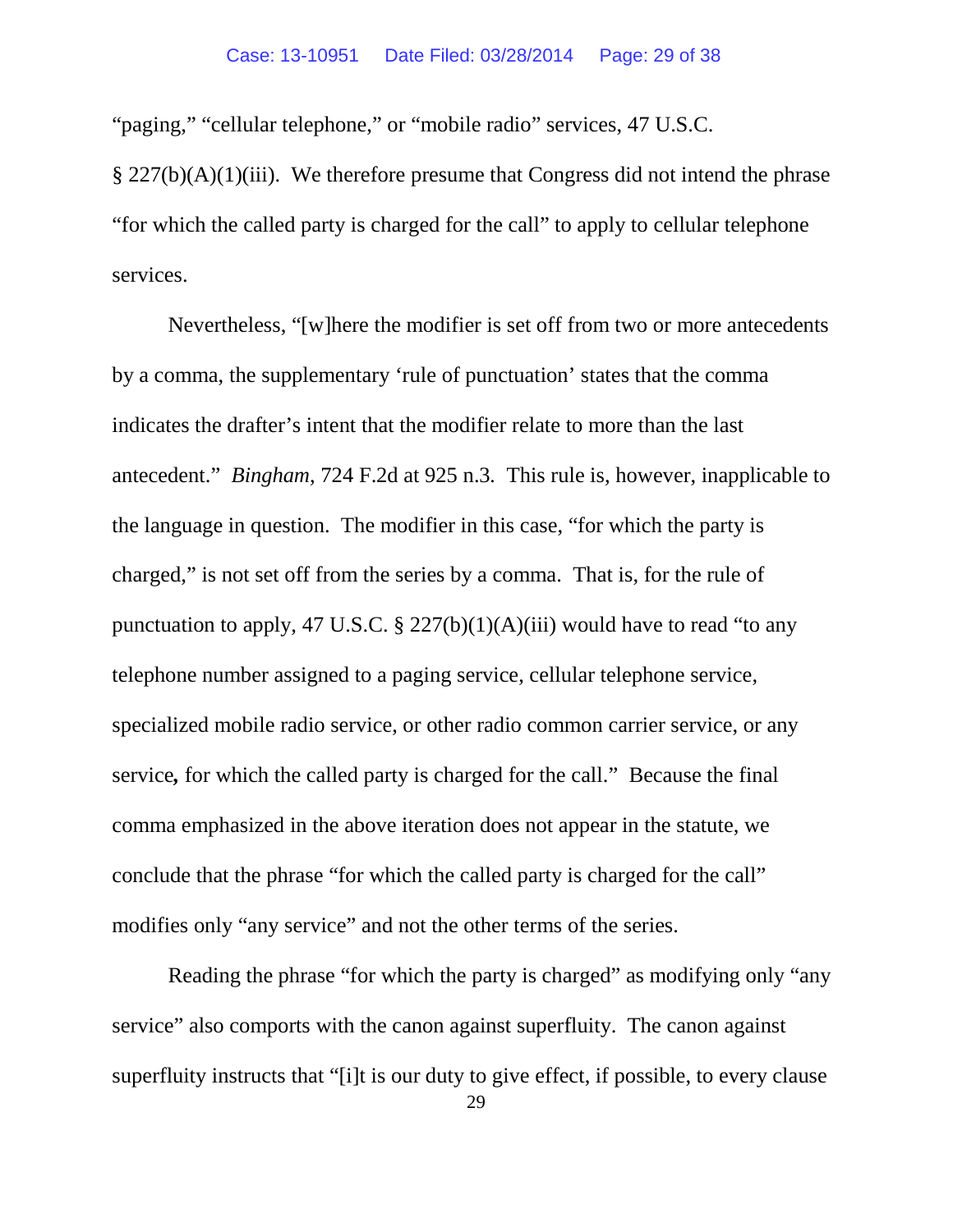and word of a statute." *Duncan v. Walker*, 533 U.S. 167, 174 (2001) (internal quotation marks omitted). If the phrase "any service for which the called party is charged for the call" requires that the party be charged per call for the "paging service, cellular telephone service, specialized mobile radio service, or other radio common carrier service" in order for the party to prohibit autodialed calls, then the listing of these services would be superfluous because they are already included under the term "any service for which the called party is charged." On the other hand, reading "any service for which the called party is charged for the call" as an additional item beyond any call to a "paging service, cellular telephone service, specialized mobile radio service, or other radio common carrier service," regardless of whether the called party is charged, gives independent meaning to each term.

An interpretation of 47 U.S.C. § 227(b)(1)(A)(iii) that exempts all autodialed calls to cellular phones for which the called party is not charged per call, moreover, would clash with  $\S 227(b)(2)(C)$  of the same statute. This latter section specifies that the FCC

may, by rule or order, exempt from the requirements of paragraph (1)(A)(iii) of this subsection calls to a telephone number assigned to a cellular telephone service that are not charged to the called party, subject to such conditions as the Commission may prescribe as necessary in the interest of the privacy rights this section is intended to protect.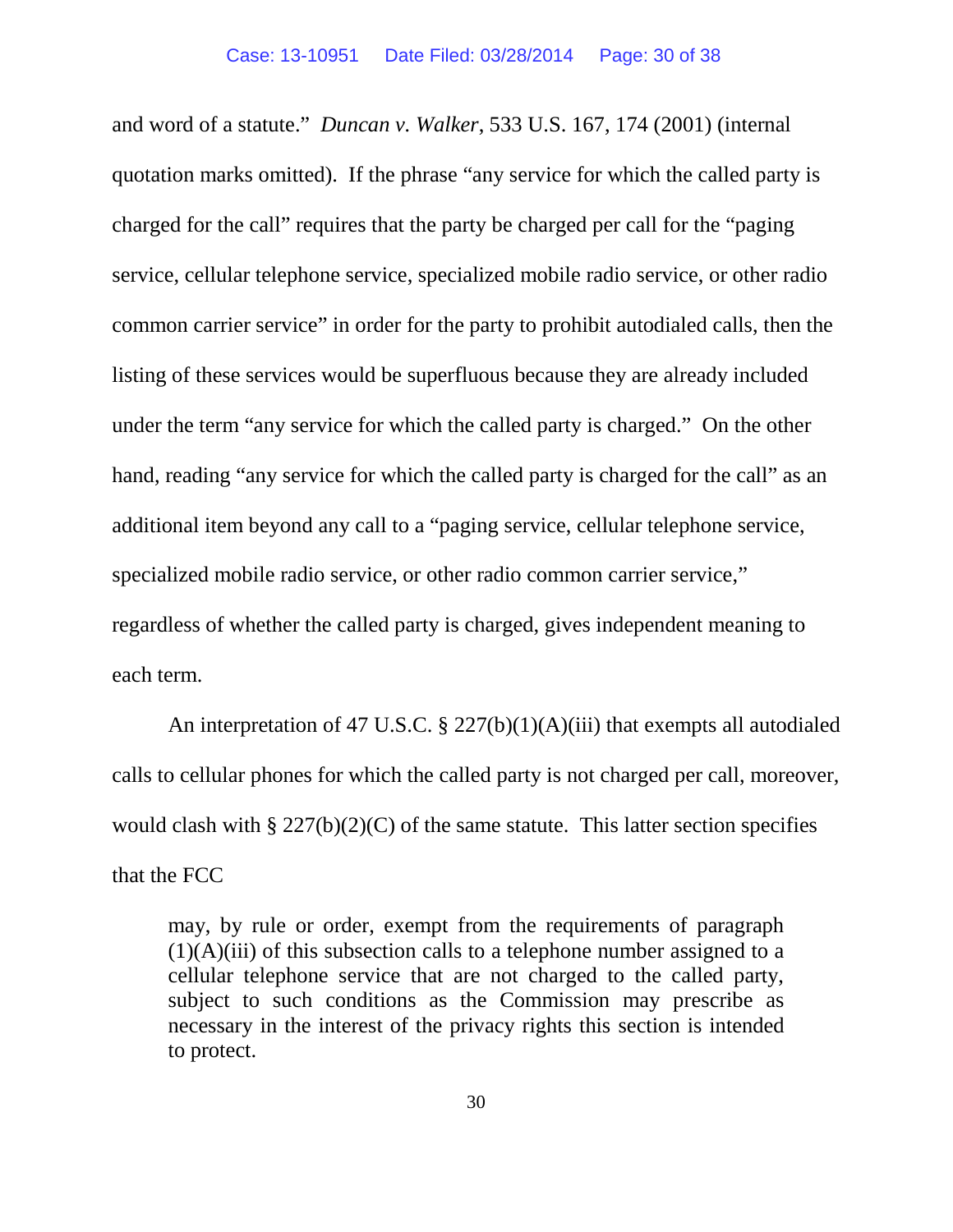47 U.S.C. § 227(b)(2)(C). The provision allowing for the promulgation of exemptions would be meaningless if, as State Farm proposes,  $\S 227(b)(1)(A)(iii)$ already exempts all calls for which the party is not charged per call.

Finally, we note that our interpretation is consistent with the decisions of our sister circuits. The Ninth Circuit has interpreted the TCPA as not requiring that the called party be charged for the call, albeit only in passing. *See Satterfield v. Simon & Schuster, Inc.*, 569 F.3d 946, 950 (9th Cir. 2009) (holding for the plaintiff despite the defendant's allegation that the plaintiff's TCPA claim was deficient because she was not charged for call). And the Fourth Circuit, in analyzing the TCPA's legislative history, noted that "[t]he TCPA protects residential privacy—a government interest articulated in the legislative history of the Act." *Maryland v. Universal Elections, Inc.*, 729 F.3d 370, 376–77 (4th Cir. 2013). To state the obvious, autodialed calls negatively affect residential privacy regardless of whether the called party pays for the call. We therefore find ourselves in good company in holding that Osorio is not required to prove that he was charged individually for each of the autodialed calls.

## **V. STATE FARM'S THIRD-PARTY COMPLAINT**

We now turn to State Farm's third-party complaint against Betancourt. The district court held that Betancourt indisputably knew that No. 8626 was Osorio's number, but negligently represented to State Farm that it was her own. It further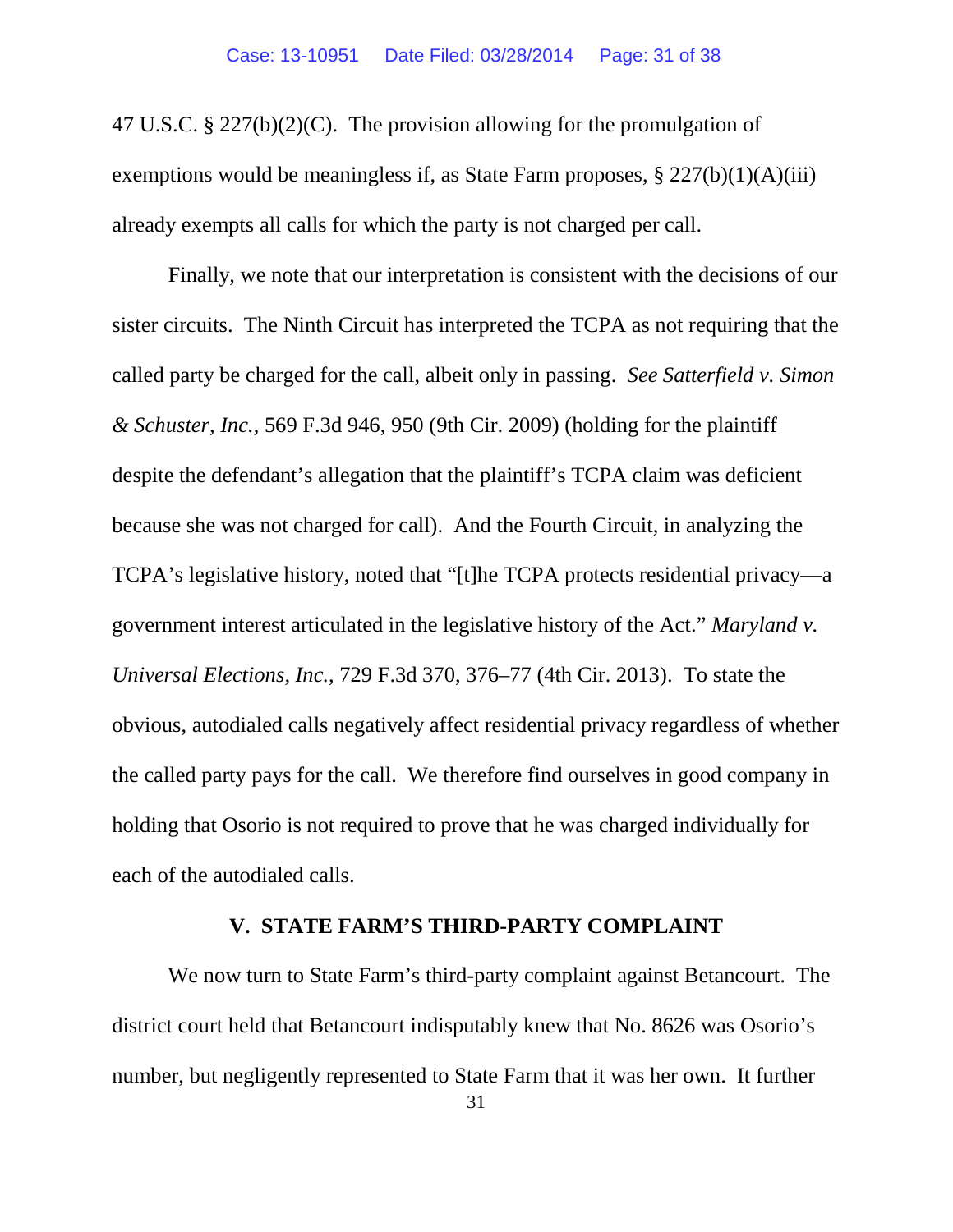determined that State Farm indisputably relied on this representation, incurring significant legal expenses to defend against Osorio's current action.

Betancourt contends, however, that summary judgment was inappropriate on this claim. She advances two arguments in support of her appeal. First, Betancourt points out that if she is ultimately found to have had the authority to consent to Osorio receiving the calls, then her consent could not possibly have been a misrepresentation. Second, she argues that State Farm has failed to prove the element of "justifiable reliance" because it had no justifiable reason to even start the autodialing after she had informed State Farm that No. 8626 was only for emergencies or to continue the autodialing after Osorio told State Farm's agent to stop calling. State Farm responds by claiming that neither Betancourt nor Osorio in fact communicated any change from Betancourt's earlier misrepresentation that No. 8626 was her work number, making its legal bills recoverable under Florida's wrongful-act doctrine.

Florida follows the Restatement (Second) of Torts with respect to negligent misrepresentation. *Gilchrist Timber Co. v. ITT Rayonier, Inc*., 696 So. 2d 334, 339 (Fla. 1997) ("By this opinion, we adopt the Restatement (Second) of Torts' position on negligent misrepresentation contained in section 552."). Section 552 of the Restatement provides that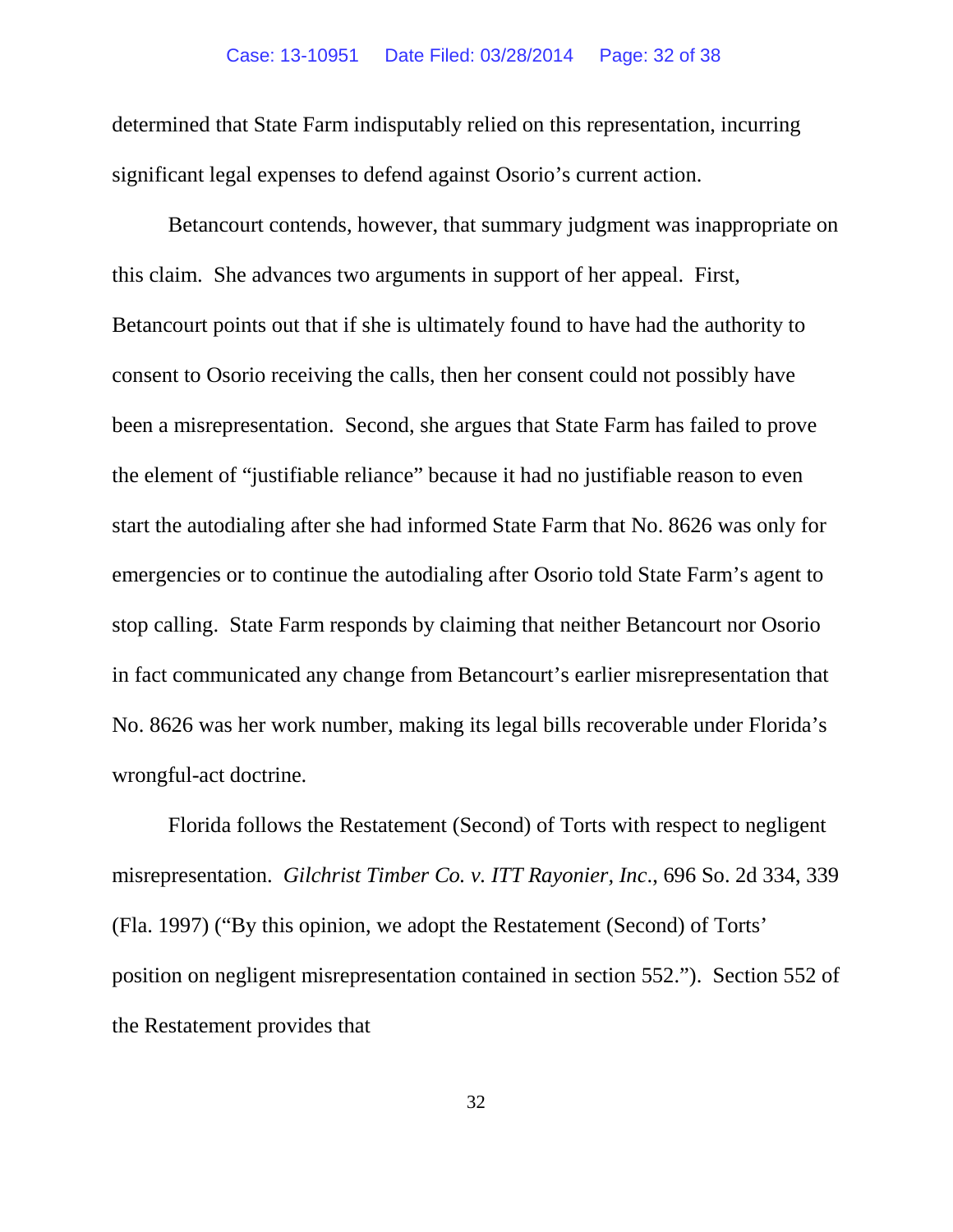[o]ne who, in the course of his business, profession or employment, or in any other transaction in which he has a pecuniary interest, supplies false information for the guidance of others in their business transactions, is subject to liability for pecuniary loss caused to them by their justifiable reliance upon the information, if he fails to exercise reasonable care or competence in obtaining or communicating the information.

Restatement (Second) of Torts § 552(1) (1977). Accordingly, this court has held

that

[u]nder Florida law, a claim of negligent representation requires showing four elements:

(1) there was a misrepresentation of material fact; (2) the representer either knew of the misrepresentation, made the misrepresentation without knowledge of its truth or falsity, or should have known the representation was false; (3) the representer intended to induce another to act on the misrepresentation; and (4) injury resulted to a party acting in justifiable reliance upon the misrepresentation.

*Tiara Condo. Ass'n, Inc. v. Marsh & McLennan Cos.*, 607 F.3d 742, 747 (11th Cir.

2010) *certified question answered*, 110 So. 3d 399 (Fla. 2013). Another significant

point is that "comparative negligence applies to an action for negligent

misrepresentation." *Gilchrist Timber*, 696 So. 2d at 335.

We will now proceed to analyze the evidence with regard to each element in

turn. In so doing, we will determine whether summary judgment was appropriate

or whether genuine disputes of material fact necessitate a trial.

## *1. Misrepresentation of material fact*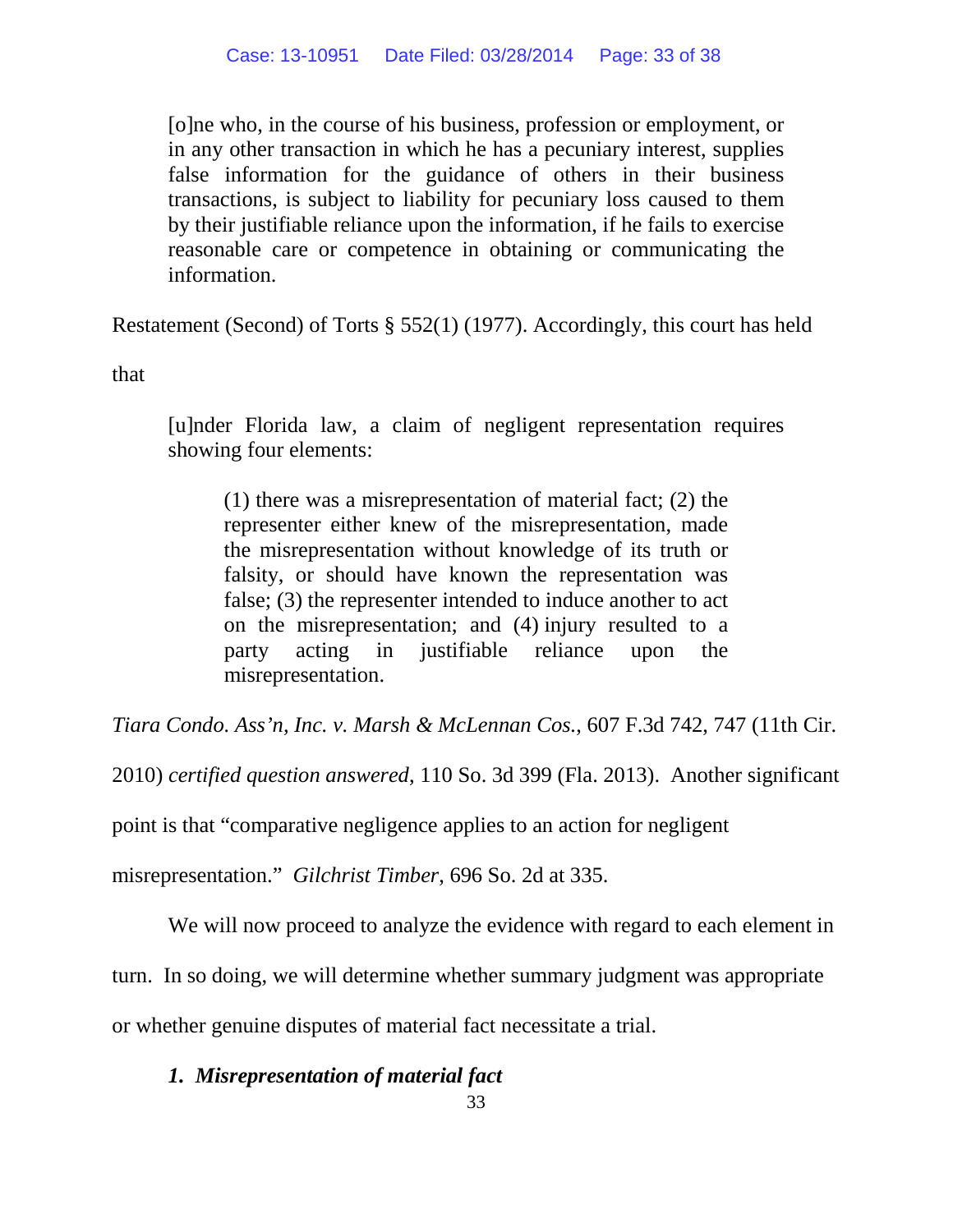State Farm argues that Betancourt misrepresented No. 8626 as her work number. Betancourt responds by contending that she never represented the number as her own, but instead listed it only as an emergency-contact number. This clearly presents a genuine dispute of a material fact. The dispositive question appears to be whether Betancourt told State Farm on September 29, 2010 that No. 8626 was to be used only for emergencies. If she did, then she would have corrected any material misrepresentation well before State Farm relied upon it following Betancourt's credit-card default almost two months later.

Betancourt says that she so informed State Farm. She testified in her deposition that she told State Farm on September 29, 2010 that No. 1917 was her home number and that No. 8626 was to be used only for emergencies. State Farm acknowledges that Betancourt indeed called on that date to update her contact information, but says that the only change was to reflect that No. 5645 was her home number, with no change to the listing of No. 8626 as her work number. This genuine dispute of material fact should properly be submitted to a jury.

### *2. Knowledge of falsity*

Betancourt repeatedly says in her deposition that No. 8626 was Osorio's number. Accordingly, if she represented the number as her work number, she would have known that it was false. Betancourt does not seriously contest this element beyond denying that she so informed State Farm.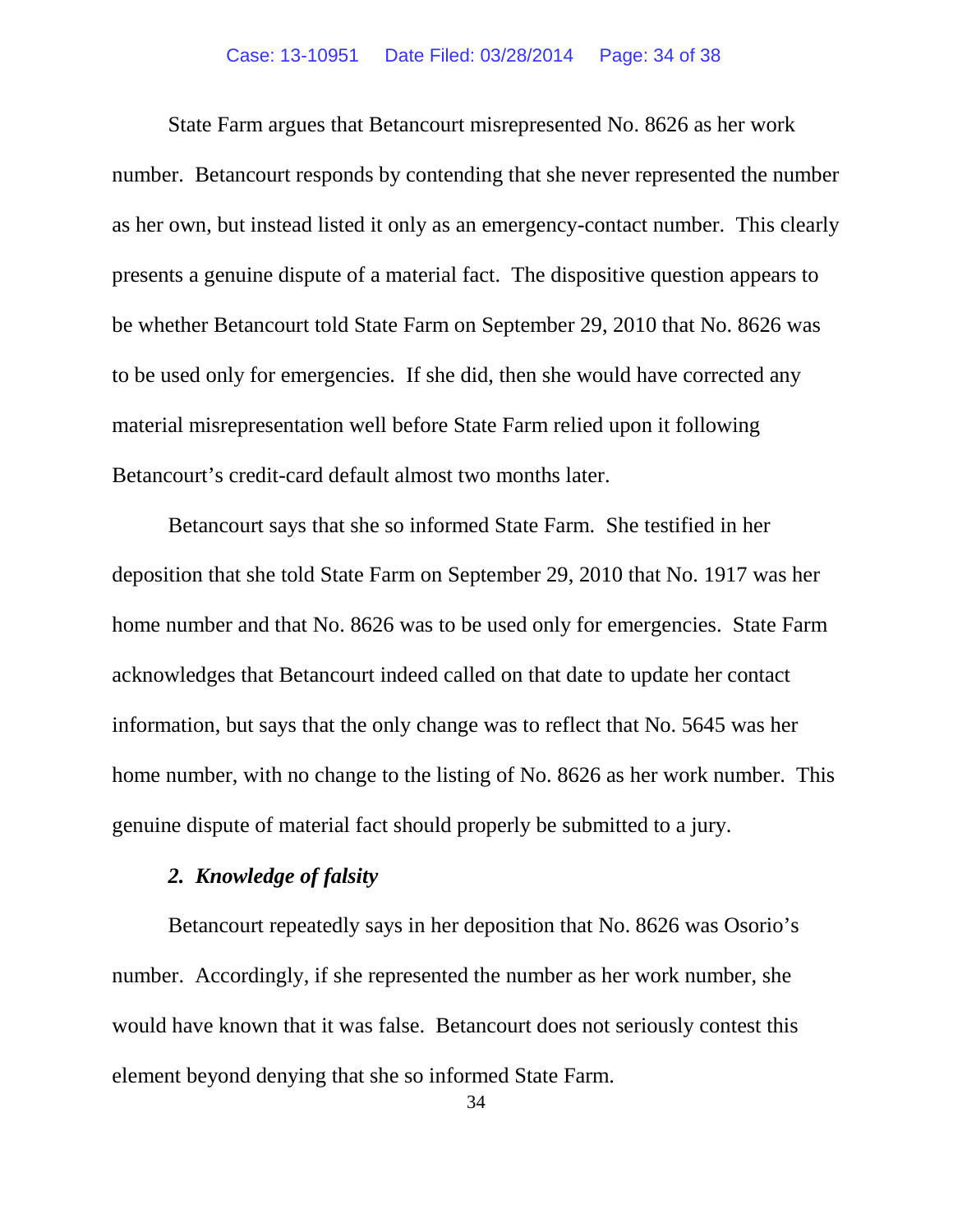#### *3. Intent to induce another to act on the misrepresentation*

Although Betancourt does not seriously contest that she intended State Farm to rely on the information that she gave it, this element is nevertheless wrapped up in a factual dispute over whether she told State Farm that No. 8626 was to be used only for emergencies. If Betancourt gave the number as her work number, as the June 12, 2007 change-of-address form indicates, and if she did not countermand this information on September 29, 2010 as she contends, then a jury could find that she did intend for State Farm to contact her at No. 8626 regarding her creditcard debt. We therefore conclude that the dispute surrounding whether Betancourt intended that State Farm contact her at No. 8626 in connection with her debt must be decided by a jury.

#### *4. Justifiable reliance on the misrepresentation*

A party "is responsible for investigating information that a reasonable person in the position of the recipient would be expected to investigate. Thus, a recipient of an erroneous representation cannot hide behind the unintentional negligence of the misrepresenter when the recipient is likewise negligent in failing to discover the error." *Butler v. Yusem*, 44 So. 3d 102, 105 (Fla. 2010) (internal quotation marks omitted).

Here, again, factual issues preclude summary judgment. If a jury were to find that Betancourt told State Farm on September 29, 2010 that No. 8626 was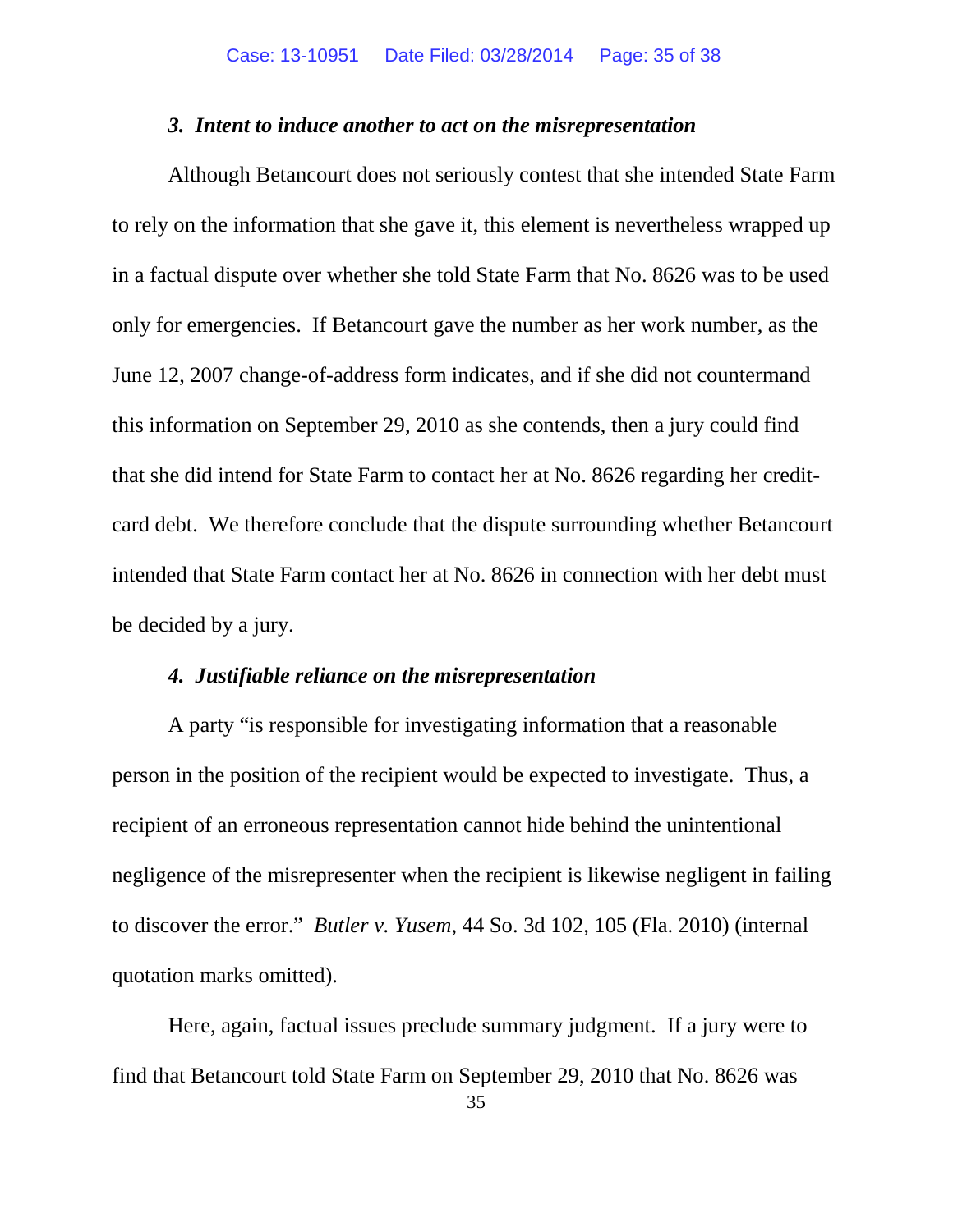"only for emergencies," then a reasonable person would have investigated why it was listed in State Farm's records as her work number. Likewise, if Osorio twice told State Farm to "stop calling," a reasonable person would have inquired further into the validity of No. 8626 as Betancourt's contact number for debt collection.

The TCPA's express-consent requirement reinforces this conclusion because a reasonable person would have inquired, upon being told that the number was only for emergencies or not to be called at all, whether he or she had consent to call the number in connection with a debt. Accordingly, we hold that this element should also be submitted to a jury.

# *5. Wrongful-act doctrine*

State Farm further argues that it is entitled to recovery under Florida's wrongful-act doctrine. A recent decision by a Florida appellate court has explained the doctrine as follows:

[W]here the wrongful act of the defendant has involved the claimant in litigation with others, and has placed the claimant in such relation with others as makes it necessary to incur expenses to protect its interest, such costs and expenses, including reasonable attorney's fees upon appropriate proof, may be recovered as an element of damages.

*Reiterer v. Monteil*, 98 So. 3d 586, 588 (Fla. Dist. Ct. App. 2012) (alteration in original).

State Farm asserts that the district court evaluated this claim, but does not cite where in the record such an evaluation can be found. Moreover, State Farm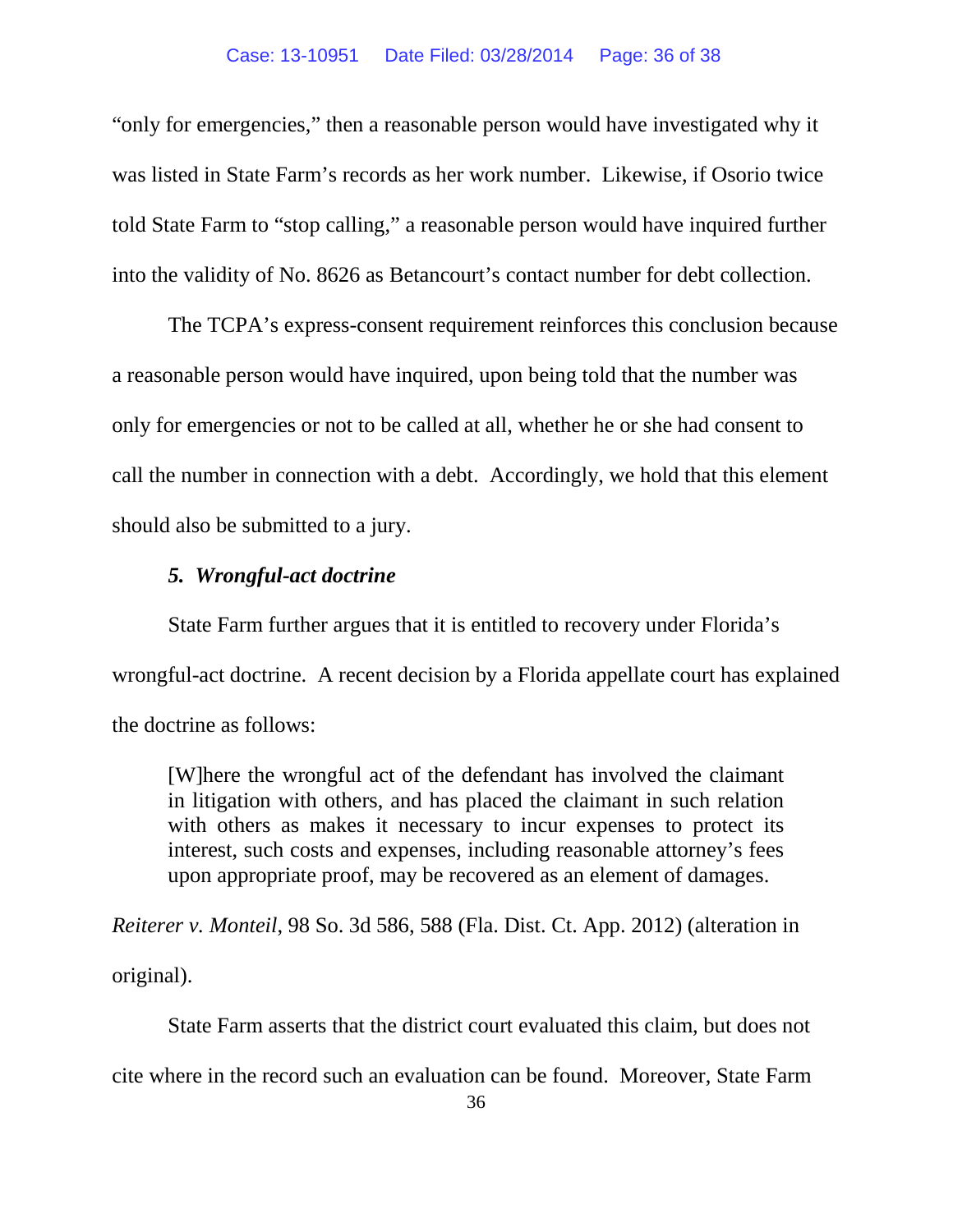provides no citation to a case where the Florida Supreme Court has recognized the wrongful-act doctrine, and this court appears to have addressed it only in an unpublished opinion in which the claim was deemed abandoned. *See James Ventures, L.P. v. TIMCO Aviation Servs., Inc.*, 403 F. App'x 425, 426 (11th Cir. 2010) (per curium). We therefore question how well-established the doctrine is in Florida.

In any event, we have no reason to pursue such an evaluation at the present stage of the case. This is because State Farm is entitled to legal fees under the wrongful-act doctrine only if Betancourt's actions were in fact wrongful. A jury must make that determination for the reasons that we have just explained. If Osorio is found to have authorized Betancourt to give No. 8626 to State Farm in connection with her credit-card debt, then her actions were not wrongful. But if Betancourt is found to have negligently misrepresented No. 8626 as her contact number, and if State Farm is found to have reasonably relied on that misrepresentation, then State Farm might be entitled to some recovery under the wrongful-act doctrine. We leave this issue concerning the validity and applicability of the wrongful-act doctrine to the district court for reconsideration in the first instance.

For the same reason, we decline to determine at this time the reasonableness of the approximately \$132,000 in legal fees awarded to State Farm. That question